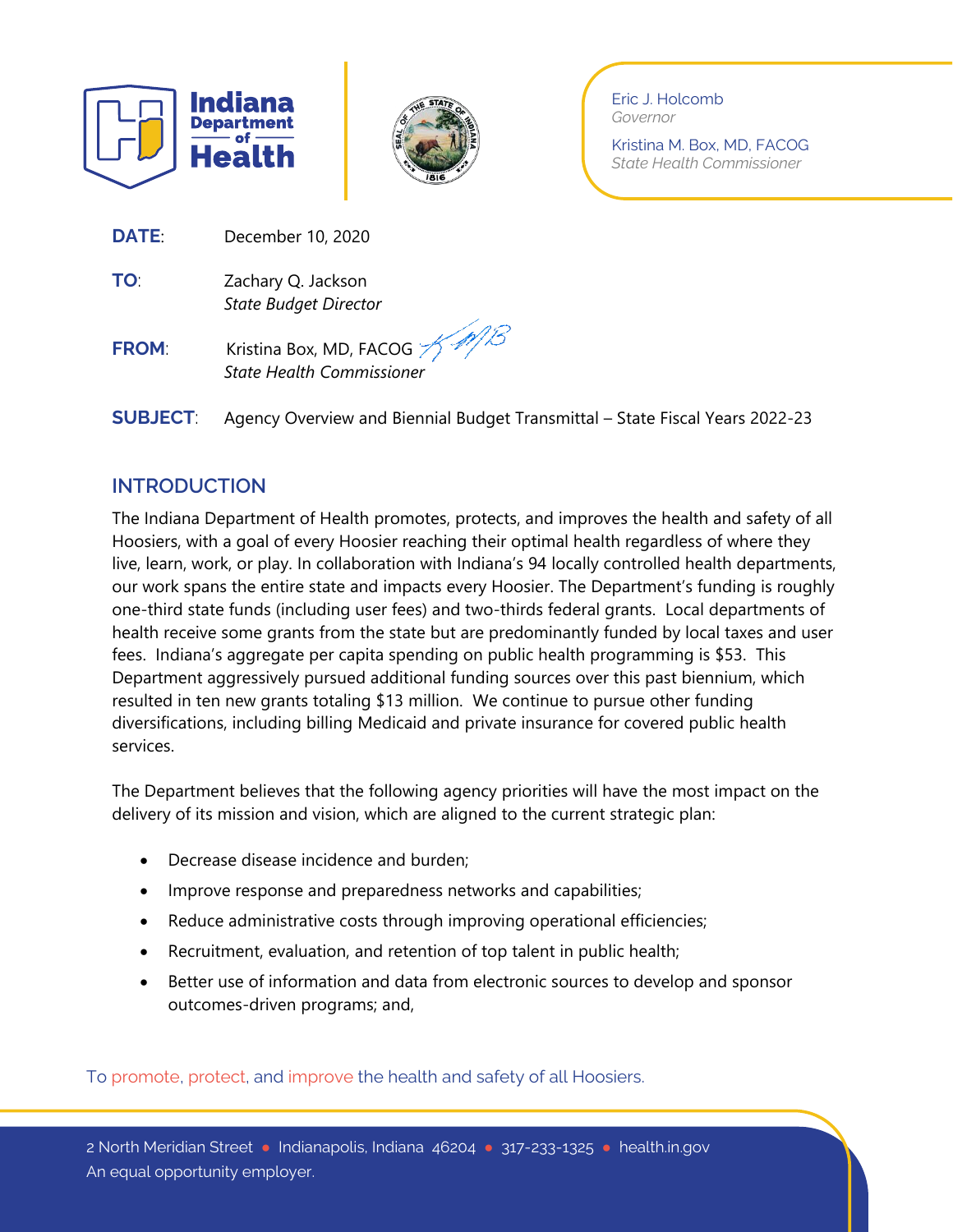

• Improve relationships and partnerships with key stakeholders, coalitions and networks throughout the State of Indiana.

Public health activities encompass an extensive variety of programming, from cancer monitoring to prenatal care, laboratory analyses to birth and death record-keeping, hazards preparedness preparations to nutrition vouchers, and immunizations to trauma and injury prevention.

The Department is presently in the process of updating its strategic plan for 2021-2025. As such, the agency is in a period of introspection and transition. We look forward to continuing our work as the preeminent public health agency in the state while still rising to the challenges of the COVID-19 pandemic that will persist for some time.

# **STRUCTURE AND ORGANIZATION**

The Indiana Department of Health has 808 full-time employees who are led by the State Health Commissioner. By state statute, the Commissioner must be a physician in good standing with an unrestricted license to practice medicine. Dr. Kristina Box is the  $27<sup>th</sup>$  person to occupy that position, having been appointed the agency head October 2017. The Chief of Staff, Deputy State Health Commissioner & State Epidemiologist, Chief Medical Officer, and Assistant Commissioners report directly to the Commissioner. Each Assistant Commissioner leads a Commission, which consist of programs and divisions that have a similar focus. Each Division has a director who reports to the Assistant Commissioner of their respective Commission. More than 600 employees and contractors are located at the Department's central office, 2 North Meridian Street in Indianapolis.

A variety of shared services support divisions report directly to the Chief of Staff. The Tobacco Prevention & Cessation, Office of Minority Health, and Oral Health Divisions report to the Chief Medical Officer. The Epidemiology Resource Center, Public Health Performance Management, and HIV, STD, & Viral Hepatitis Divisions report to the Deputy State Health Commissioner. Below is a description of our various commissions and key divisions.

The **Health and Human Services (HHS) Commission** receives the agency's largest share of federal funding. The Commission includes these Divisions: Chronic Disease, Primary Care & Rural Health; Nutrition & Physical Activity; Women's Health; Maternal & Child Health; Children's Special Health Care Services; Trauma & Injury Prevention; Women, Infants & Children (WIC); Fatality Review & Prevention; and the Center for Deaf & Hard of Hearing Education. The focus of most HHS program areas is on primary and secondary prevention strategies to achieve targeted health outcomes and prevent disease progression. This is achieved through building coalitions and mobilizing partners, working with community leaders, providing technical assistance at the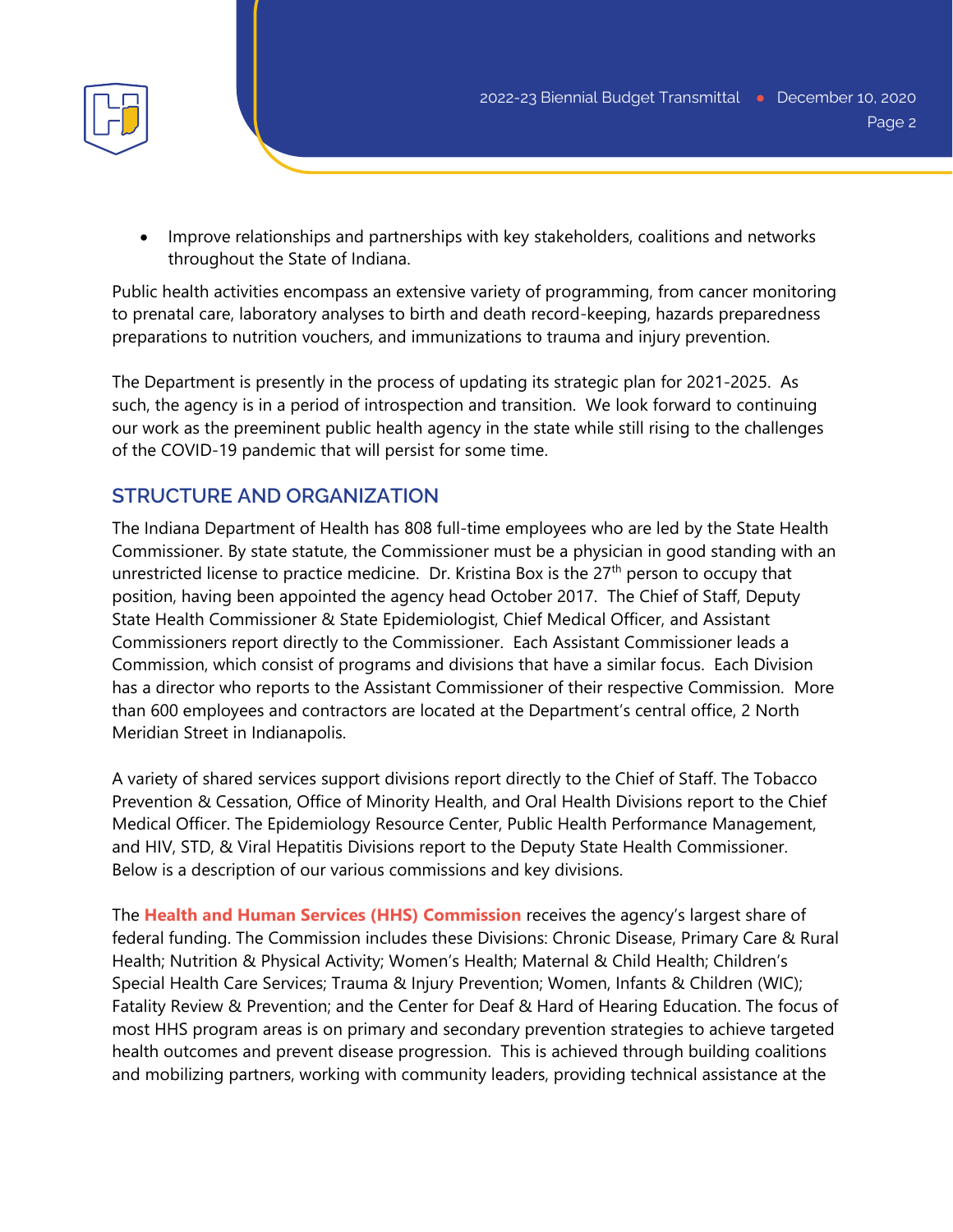

local level, collecting and analyzing data, disseminating health promotion resources, and linking Hoosiers to health services.

The **Consumer Services and Healthcare Regulation Commission** focuses on improving healthcare quality for Hoosiers. The Commission serves as the State Survey Agency on behalf of the Centers for Medicare and Medicaid Services (CMS). The Medicare/Medicaid Certification program licenses and/or certifies over 9,000 acute and long-term care facilities to operate and receive Medicare and Medicaid funding. The program provides patients and families with quality information on healthcare facilities and serves as a resource for addressing poor quality of care. The Commission is responsible for the licensing of over 15,000 radiology professionals and the certification of over 50,000 nurse aides and home health aides. In addition to its regulatory function, the Commission provides healthcare quality leadership through the development and implementation of healthcare quality improvement projects. The Commission also protects Hoosiers' interests through the Division of Vital Records and the Division of Weights, Measures, & Radiology. Many of the employees of this Commission are located around the state. Weights and Measures operate a metrology lab at the Western Select complex on Shadeland Avenue.

The focus of the **Public Health Protection Commission** is to promote safer lives and environments for residents of Indiana by reducing public risk of exposure to communicable diseases, foodborne illnesses, and environmental health and safety hazards, and preparing for and responding to public health threats. The Commission includes the Divisions of Environmental Public Health; Food Protection; Lead & Healthy Homes; Immunizations; and Emergency Preparedness. The Commission partners with other federal, state, and local agencies to protect the health of Hoosiers. Several of the Commission's Divisions operate offsite locations, including at the 8<sup>th</sup> floor of Indiana Government Center North, Western Select Complex on Shadeland Avenue, Stout Field warehouse, and Indiana Department of Administration warehouse on 30<sup>th</sup> Street.

The Department recently reinstituted the **Laboratory Services Commission**, which had been previously combined with Public Health Protection. The COVID-19 pandemic has highlighted the necessity for the state's public health laboratory to have a voice at the executive staff level with direct line of sight into regular operations. The state lab is a leader in quality and education. We provide critical direct services in the form of environmental testing, HIV/STD testing, viral and microbial culturing, and surveillance testing. The lab is a CLIA-certified, ISO 17025 testing and calibration facility and is accredited by multiple federal agencies, such as the Environmental Protection Agency, Nuclear Regulatory Commission, Centers for Disease Control and Prevention, Food and Drug Administration, and Department of Agriculture. The State Public Health Laboratory is comprised of five Divisions: Environmental Microbiology; Virology; Clinical Microbiology; Preparedness/Facility Support; and Chemistry. Since 2007, the lab has been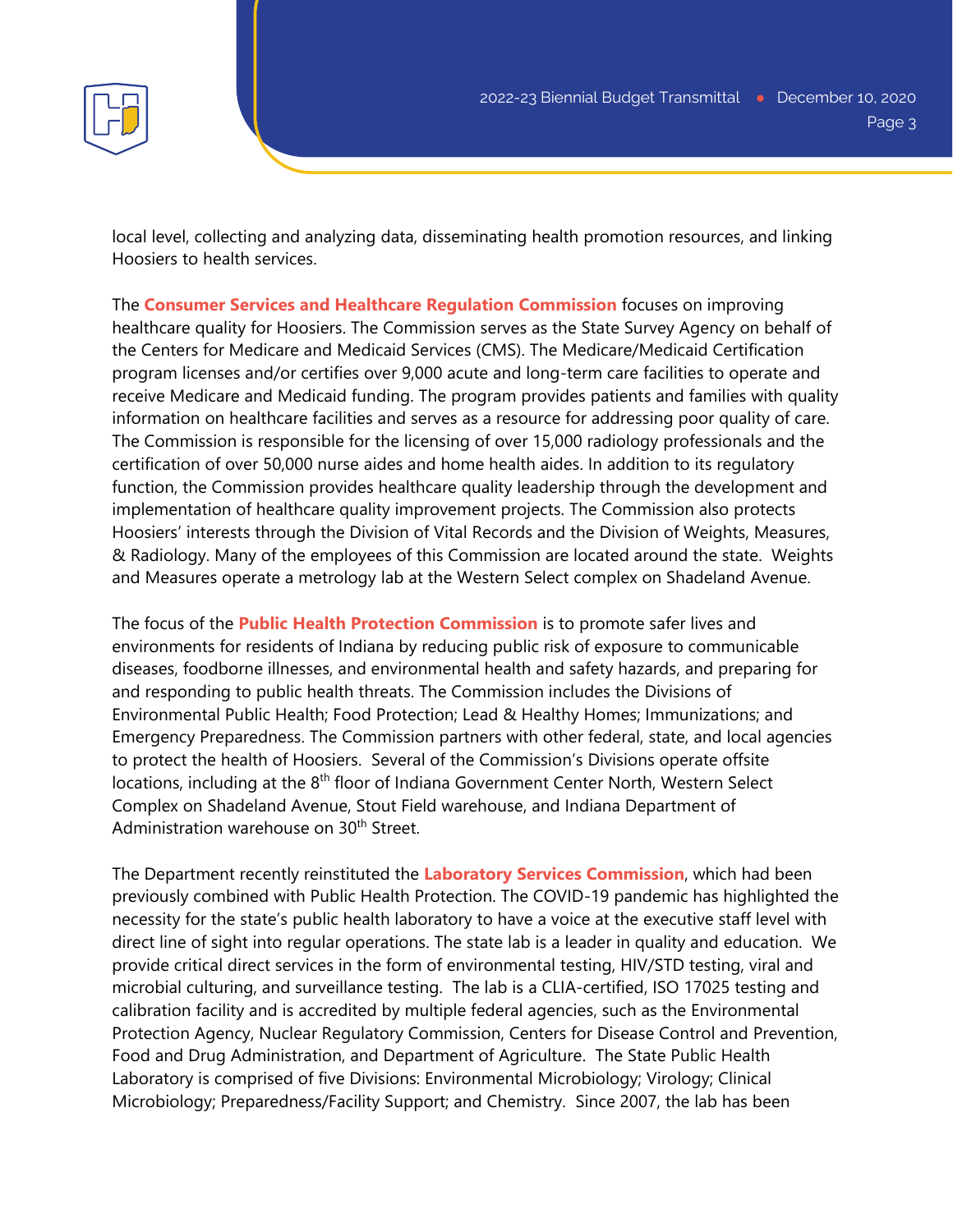

located in the Indiana Forensic and Health Sciences Laboratory building at 16<sup>th</sup> and Martin Luther King streets.

The **Tobacco Prevention and Cessation (TPC) Division** improves the health of Hoosiers and reduces the disease and economic burden that tobacco use places on Hoosiers of all ages. The Division's programming focuses on preventing and reducing tobacco use, protect citizens and workers from secondhand smoke exposure, and coordinating and allocating resources toward grants and services that change the acceptability and culture relating to tobacco use. Indiana's tobacco control program is derived from the Centers for Disease Control and Prevention (CDC) Best Practices for Comprehensive Tobacco Control Programs. The five program areas the Division operates are: Community-based Programs; Statewide Public Education; Cessation Interventions, including the Indiana Tobacco Quitline; Evaluation and Surveillance; and Infrastructure, Administration, and Management.

The vision of the **Center for Deaf and Hard of Hearing Education (CDHHE)** is to ensure that deaf and hard of hearing children will have the resources and support to reach their full potential. The mission of the CDHHE is to promote positive outcomes for all deaf and hard of hearing children through information, services, and education. The CDHHE values families as decision makers; self-advocacy; unlimited potential; collaborative relationships; and quality services. CDHHE is co-located with the Indiana School for Deaf on 42<sup>nd</sup> Street.

The **Epidemiology Resource Center (ERC)** provides evidence-based data for a healthier and safer Indiana, and it protects public health through surveillance, investigation, data analysis, education, and collaboration. Led by the ERC Director, ERC staff and activities are supported by both federal and state funding. The Infectious Disease Epidemiology section conducts surveillance and investigation of infectious disease cases and outbreaks and provides subject matter expertise on infectious diseases. The Data Analysis Team manages large vital events data sets, including birth, death, hospital discharge, marriage, and the Behavioral Risk Factor Surveillance System Survey. The team also answers data requests and prepares reports based on those data sets. The Zoonotic and Vector-borne Epidemiology section conducts surveillance and investigation of animal-borne diseases, including mosquito-borne and tick-borne illnesses, and provides related training and expertise. ERC has field-based epidemiologists located across the state and operates an Entomology Lab at the Western Select complex on Shadeland Avenue. The Public Health Geographics section supports all agency programs with geospatial applications or projects that utilize demographic, infrastructure, and epidemiological data to enhance the integration, illustration, and analysis of morbidity and mortality trends and surveillance/preparedness activities. Some data analytics functions will be combined with a new Data and Analytics Division under the leadership of a Chief Data Officer (CDO). The CDO will report to the Chief of Staff under the Shared Services Group.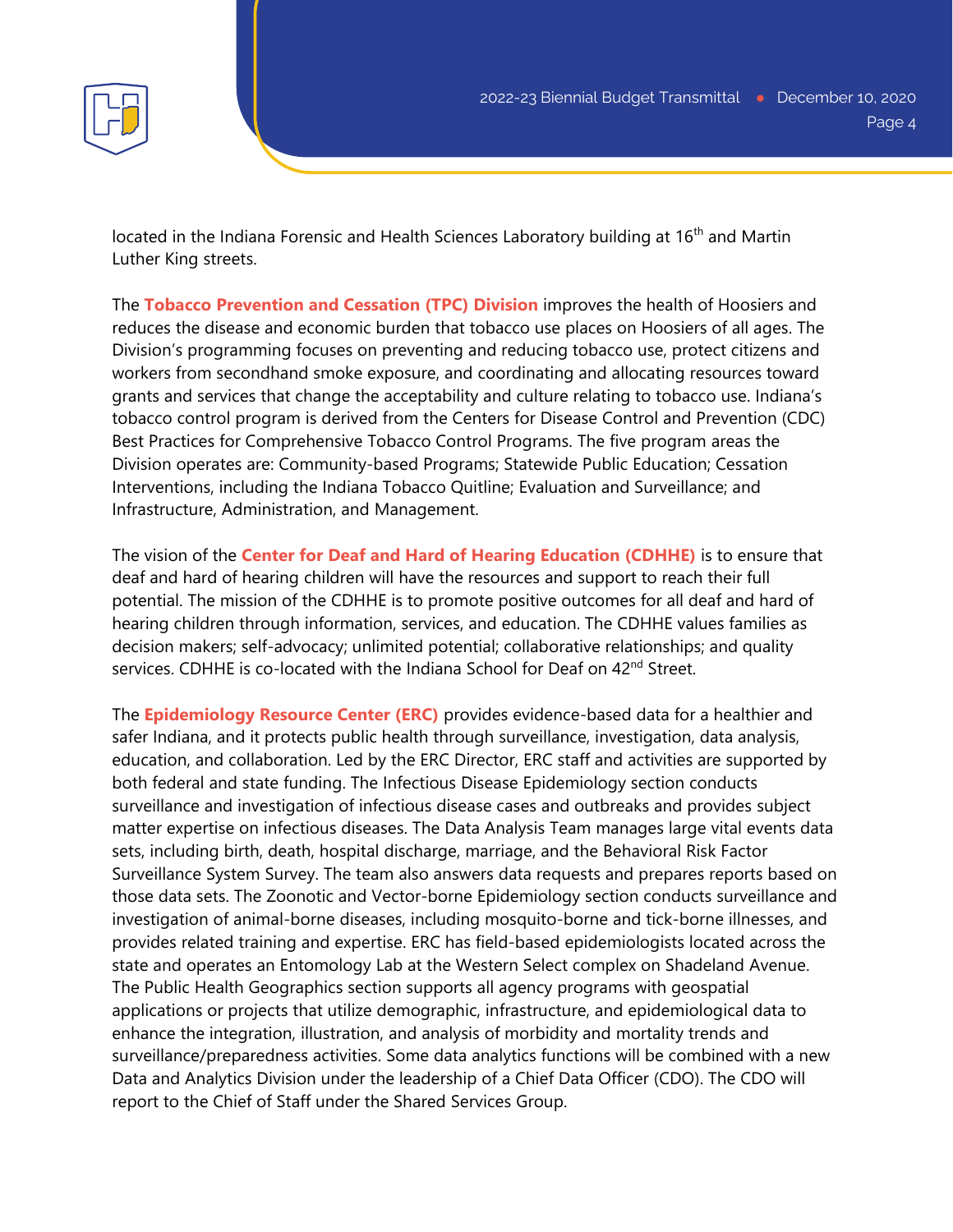

The **Shared Services Group,** which reports directly to the Chief of Staff, handles the daily operations of the agency such as: Finance, Information Technology and Compliance, Public Affairs, Legislative Affairs, and Legal Affairs. While these divisions do not necessarily provide direct services to Hoosiers, they are critical to ensuring our programmatic divisions have the resources, information, and guidance necessary to efficiently and effectively discharge the Department's mandate. Beginning in late 2020, we will be adding to our executive staff a Chief Data Officer, who will lead the Data and Analytics Division to provide agency-wide informatics support.

The **Healthy Hoosiers Foundation** also falls under the Chief of Staff. The Foundation is a 501(c)3 created by the General Assembly in 2013 (SEA 415) to support and complement the work of the Department. The Board of Directors is appointed by the Governor. The Executive Director is provided an office and administrative support from the Department. This general fund position will not be filled during the biennium to help meet budget reduction targets. The Chief of Staff will serve as Acting Executive Director for the Foundation.

# **ACCOMPLISHMENTS DURING FY 2020 – 2021 BIENNIUM**

# **Infant Mortality**

Indiana is beginning to see progress toward the state's goal of having the lowest infant mortality rate in the Midwest by 2024. Earlier this year, the Indiana Department of Health reported that the state had seen its infant mortality rate fall by the highest rate in six years, to 6.8 per 1,000 babies in 2018, down from 7.3 in 2017. Department data also showed the Black infant mortality rate declined nearly 16 percent and the rate for Hispanic infants declined nearly 20 percent in 2018.

The 2018 infant mortality rates for non-Hispanic White infants met the Healthy People 2020 goal of 6.0 per 1,000, while the rate for Hispanic infants fell to 6.1. The non-Hispanic Black infant mortality rate fell from 15.4 to 13.0.

## OB Navigator

In 2019, we began a partnership with the Department of Child Services and the Indiana Family and Social Services Administration to build a network of services and supports to wrap-around moms and babies to achieve healthier outcomes for both. The Indiana General Assembly passed House Enrolled Act 1007 (2019) to establish and provide funding for the OB Navigator program.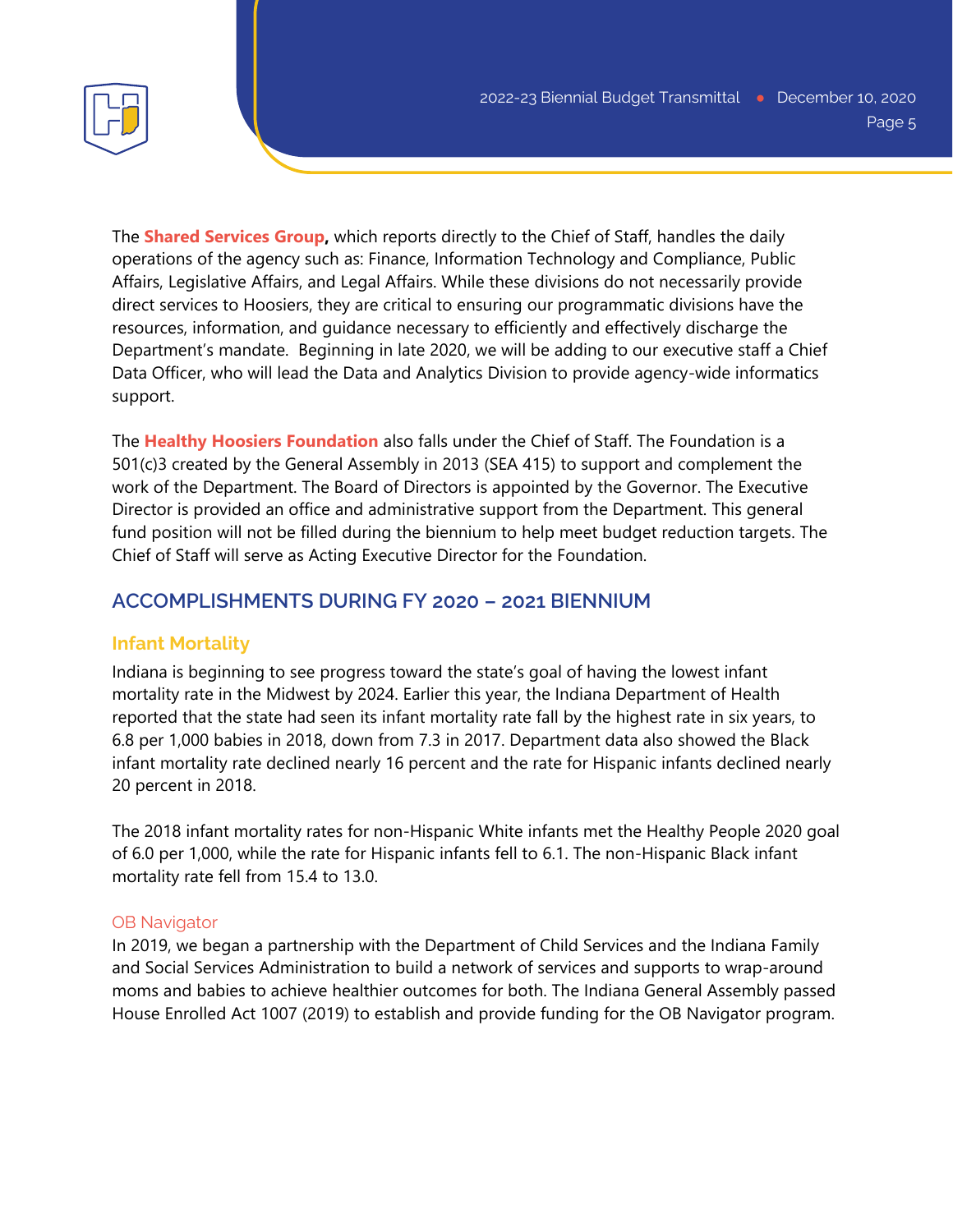

The OB Navigator program launched in 2020 and is rolling out to 22 of the state's highest-risk counties, connecting pregnant women enrolled in Medicaid to home visiting services in their community. Home visitors provide personalized guidance and support to a woman during her pregnancy and at least the first six to 12 months after her baby's birth. Each community and home visiting program working with the OB Navigator team has a unique referral system so that women are connected to programs best matched to their individual needs. In addition, our partnership with Indiana 211 is building a robust information, resource, and referral system so that each caller is connected to services that meet her needs. As of mid-August 2020, the OB Navigator program has reached out to 2,479 women. Of those women who were able to be reached, 466 agreed to a referral to home visiting services.

#### Perinatal Levels of Care

In September 2019, the Department promulgated a rule that establishes Perinatal Levels of Care for Indiana hospitals that offer birthing services. Nurse surveyors from the Maternal & Child Health Division began working with hospitals applying for Level IV (the highest level of care) and Level III to obtain certification. As of August 2020, all but one of the Level III and IV hospitals have completed their certification process. Ensuring that hospitals are certified at their appropriate level of care will reduce variability in care and ensure that mothers and babies receive the right level of care in a facility best equipped to meet their needs.

#### Safe Sleep

In 2020, the Department hired dedicated Community Coordinators to develop and support local Community Action Teams to reduce rates of Sudden Unexpected Infant Death (SUID), with special emphasis on the prevention of deaths related to unsafe sleep, one of the leading causes of infant mortality. Community Action Teams build on invaluable local knowledge and engagement to empower communities with high rates of SUIDs. There are currently 12 counties with high-functioning Community Action Teams, and an additional 20 counties are in the beginning stages of team development. Community Coordinators rely on intensive collaboration with state agencies and local partners to develop and improve teams. Future efforts will include expansion into additional counties throughout the state.

We also developed an online Safe Sleep training in 2020 that was made available to stakeholders, including physicians, nurses, and first responders. Additionally, a Safe Sleep Focus Group Summary Report was disseminated to statewide partners to guide the development of future safe sleep education campaigns. In the summer of 2020, infant safe sleep resource distribution applications were sent to local child fatality review and Fetal Infant Mortality Review (FIMR) teams with high rates of SUID to allow for the immersion of additional safe sleep resources (cribs and sleep sacks) in their communities.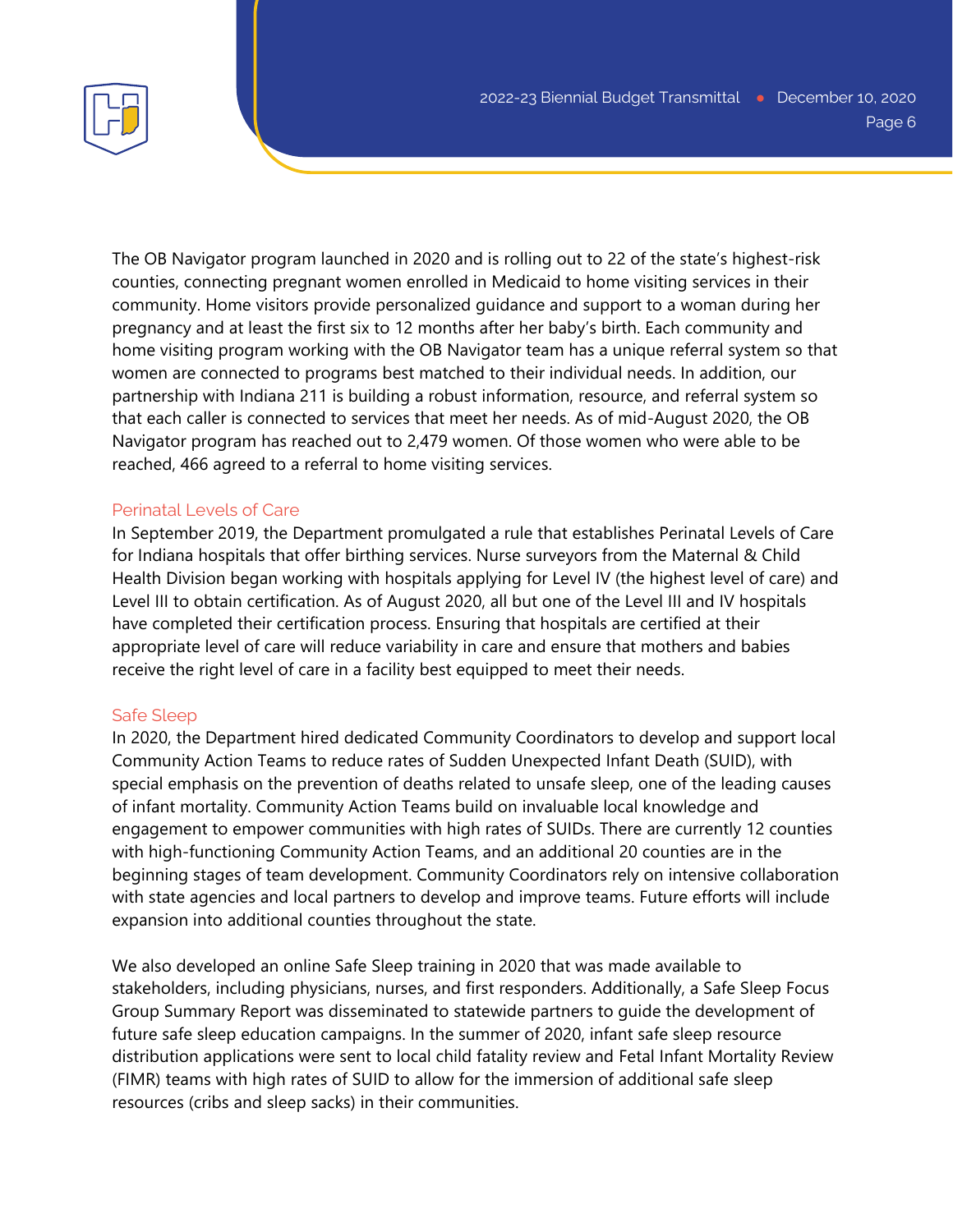

#### **Maternal Mortality**

In 2019, the Indiana Department of Health was awarded the Erase Maternal Mortality grant from the CDC, allowing the state to build upon its public health surveillance of maternal mortality and supporting the Maternal Mortality Review Committee (MMRC). Through this funding, the Department and MMRC identify maternal deaths for prevention, identify pregnancy-related and pregnancy-associated deaths, conduct multidisciplinary reviews, improve data quality and timeliness using a quality assurance process in partnership with CDC, analyze data, and share findings to inform prevention strategies that reduce maternal deaths in Indiana. As of August 2020, the MMRC has completed its review of all identified maternal deaths from 2018 and will release its first report in late fall 2020.

Expanding and strengthening Indiana's maternal mortality review process will allow for the establishment and implementation of best practices, through data-driven recommendations that will improve the health outcomes for women of reproductive age in Indiana. We are able to establish real-time incidence rates for maternal morbidity and mortality, as well as facilitate development of public data briefs and other products to inform programs and key stakeholders on best practices essential in the elimination of preventable pregnancy-associated and pregnancy-related deaths.

#### **New Birth and Death Registry**

In 2019, the Department began the process of developing a new vital records electronic registration system. The new system vendor, VitalChek, began work in January 2020 to configure the new vital records system, called Database Registration of Indiana's Vital Events (DRIVE). The Vital Records Division has collaborated with external stakeholders throughout the project and brought together a group of local health departments (LHDs) to serve as an advisory committee. This Committee represents LHDs throughout the state, both in size and region, and assisted the Department in soliciting feedback on the new system throughout the project to ensure Indiana implemented a practical and useful system for all users. The Committee also helped advertise the system to end users and is supporting implementation of DRIVE. Many LHDs also assisted as pilot testers and recruited facilities from their counties to participate in the testing. A onemonth pilot testing period began in early August, along with end user training. DRIVE is on target to meet the projected go-live date later this year, on time and on budget.

#### **Opioid Epidemic**

The Department continues to fund toxicology testing for county coroners through federal grants and provides training and support to improve overdose death reporting and death certificate accuracy. In 2019, the Department hosted regional coroner trainings, including subject matter experts from the Association of State and Territorial Health Officials (ASTHO), to provide education on the importance of drug specificity on the death certificate.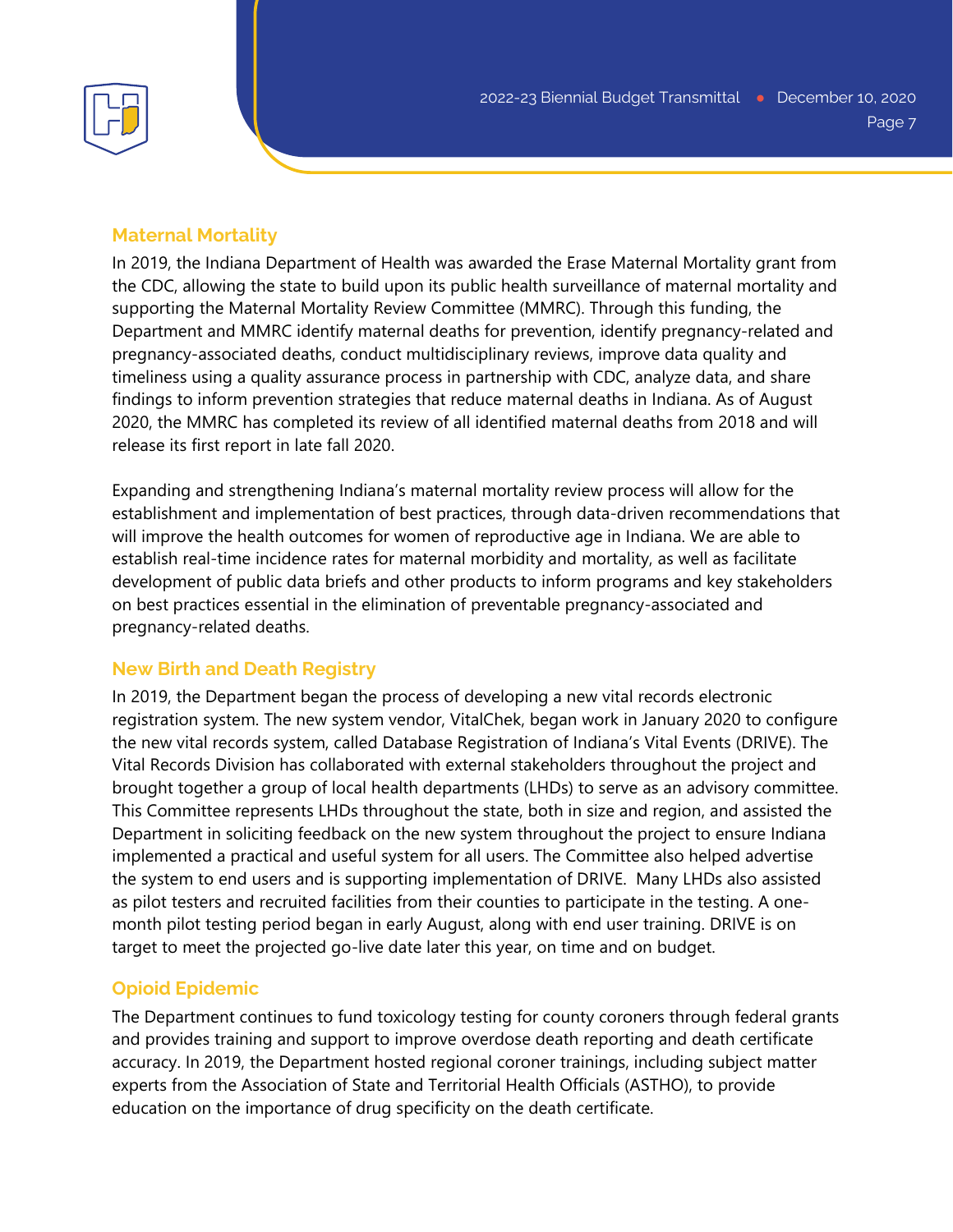

Since 2016, the Department has distributed 70,000 naloxone kits to LHDs. Since 2018, more than 12,000 doses of naloxone have been distributed to rural first responder agencies. In partnership with the FSSA Office of Medicaid Policy and Planning, the Indiana Department of Health was able to secure reimbursement for EMTs through Medicaid and HIP beginning July 1, 2020, which will help create sustainability for naloxone after grants are no longer available.

The state laboratory's capacity for opioid analysis was expanded with the help from CDC grants for instrumentation and the use of CDC opioid and emergent drug kits. A screening panel for 212 fentanyl analogs has been developed. The lab also developed a method to quantitate 22 fentanyl analogs down to 0.05 ng/ml, which will become a CLIA compliant test. A panel to screen for over 700 substances, including opioids, fentanyl, amphetamines, benzodiazepines and others, is almost ready for use for overdose surveillance activities. Passed in 2018, Senate Enrolled Act 139 expands the toxicology program to all Indiana counties by requiring coroners to perform toxicology testing in cases of suspected accidental or intentional drug overdose deaths and report their findings to ISDH. In 2020, the Department moved from NMS to Axis through a competitive request for proposals bid process. The majority of coroners moved to Axis, with a few staying with NMS and providing copies of the toxicology report to us.

# **Ending the Epidemics of HIV and Hepatitis C**

In August 2019, Indiana hosted U.S. Health and Human Services Secretary Alex Azar and Centers for Disease Control and Prevention (CDC) Director Dr. Robert Redfield to discuss plans to end the HIV epidemic in the United States by 2030. Director Redfield and Secretary Azar met with State Health Commissioner Dr. Kristina Box and Dr. Virginia Caine, head of the Marion County Public Health Department (MCPHD), along with other community leaders to discuss what efforts will be necessary to end the HIV epidemic in Indiana and Marion County, which has been identified as one of the priority jurisdictions in the nation. At the end of 2019, Indiana's viral suppression rate was 63 percent, which is 10 percent higher than national statistics. This is important, because a person living with HIV who has a suppressed viral load does not pass on the virus to others. In the words of Dr. Redfield, we have a once-in-a-generation opportunity to end this epidemic by getting more people virally suppressed and into regular care.

Despite the ongoing COVID-19 pandemic, the Department continues its work developing a robust plan for Marion County and the State of Indiana. So far, we have completed key informant interviews, conducted in-person and virtual focus groups, heard best practices from other jurisdictions and conducted weekly meetings between the state and MCPHD to share information and ensure congruency among the state and local plans. Over the next few months, the additional planning work will be done, including client-based surveys related to the state of HIV in Marion County and analyzing data from interviews, focus groups, and surveys to identify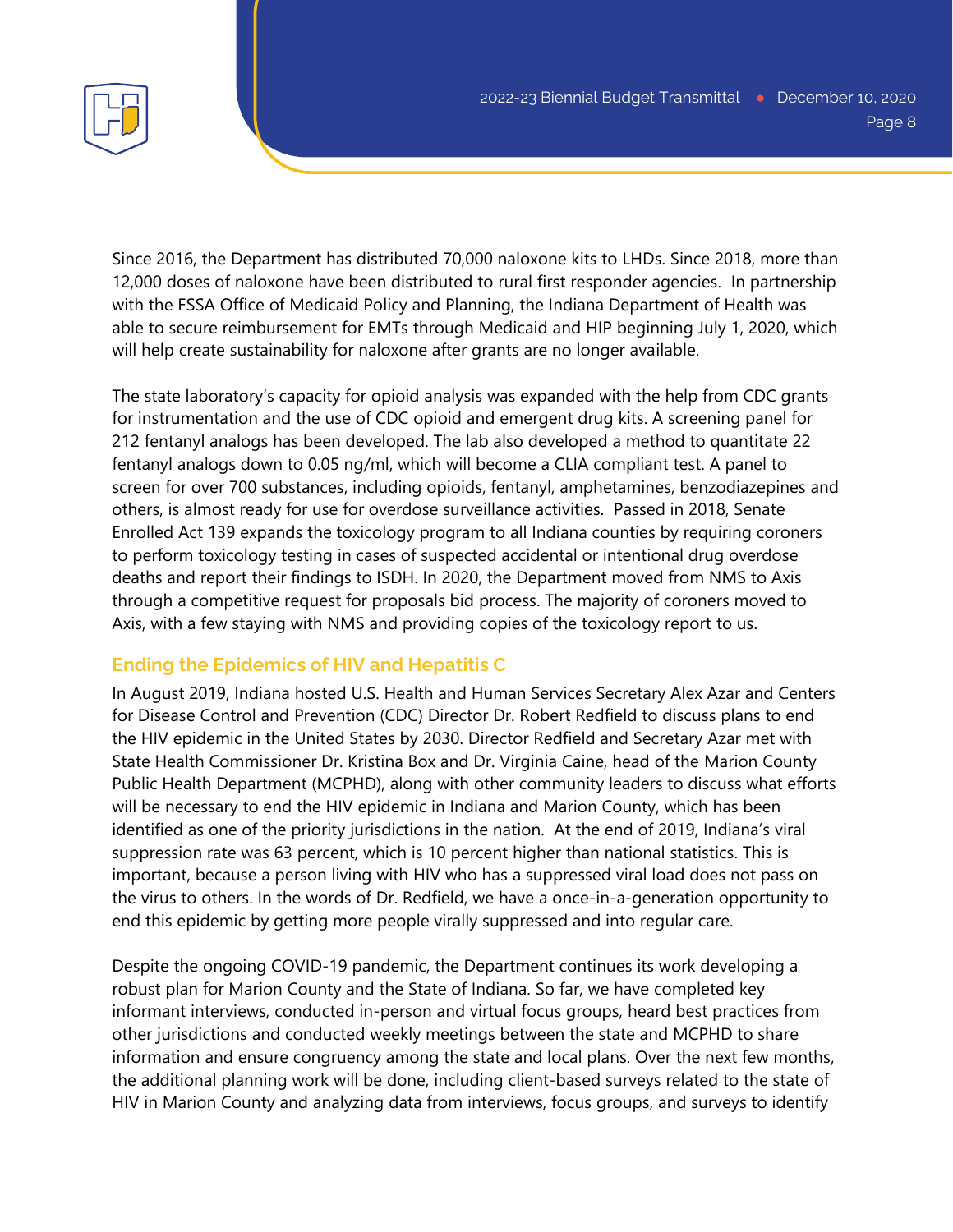

themes and program recommendations to be incorporated into a draft plan. The target date for the draft plan is October/November 2020. The final plan will be ready by the end of 2020. The HIV, STD, and Viral Hepatitis Division is also undergoing a strategic planning session for a fiveyear plan that will align with End the Epidemic activities and allow Indiana to evaluate and respond at the half-way mark in the 10-year strategy.

The socioeconomic factors that are linked to HIV also align with Hepatitis C. The Department is taking this opportunity to also address the spread of Hepatitis C, which is curable thanks to pharmacological breakthroughs. We have begun piloting wrap-around services for individuals who have Hepatitis C, including testing and care linkage. The End the Epidemics focus groups include questions related to Hepatitis C. Together with FSSA, the Department is working on a stigma reduction and awareness campaign.

## **Immunizations**

The Immunization Division continues to see great growth in the number of immunizations that are reported to the state's immunization information system, Children and Hoosier Immunization Registry Program (CHIRP). There are currently 94.3 million unique immunizations in CHIRP, and 8.8 million records have been added since July 2019. Through MyVaxIndiana, 257,237 Hoosiers have access to their immunization records.

We continued to integrate further with K-12 institutions. Over 3 million immunization records were exchanged between school information systems and the state immunization information system, CHIRP during the 2019-2020 school year. Fifty-four (54) percent of all school corporations were using this functionality, which improved the accuracy of information on school immunizations and decreased the reporting burden on school personnel.

The Division launched an aggressive vaccination initiative to address the increasing number of Hepatitis A cases in August of 2018. We hired contract vaccinators to complement the vaccination efforts of LHDs, healthcare providers, and pharmacists. Through this initiative, 211 strike team clinics were held and nearly 10,000 Hoosiers were vaccinated. The Division also partnered with the Indiana Department of Corrections to ensure that all inmates were vaccinated against Hepatitis A upon entering a corrections facility. This partnership has yielded an additional 6,911 Hoosiers being protected against Hepatitis A.

## **Tobacco and Nicotine Prevention and Cessation**

Indiana ranks  $47<sup>th</sup>$  for rate of adult smokers with 21.1 percent of adults reporting they currently smoke in 2019. Nationally, the rate of adult smokers is 16.1 percent. Smoking causes a number of health issues, including low birth weights and birth defects. The U.S. economy loses \$326 billion a year between medical costs and lost productivity.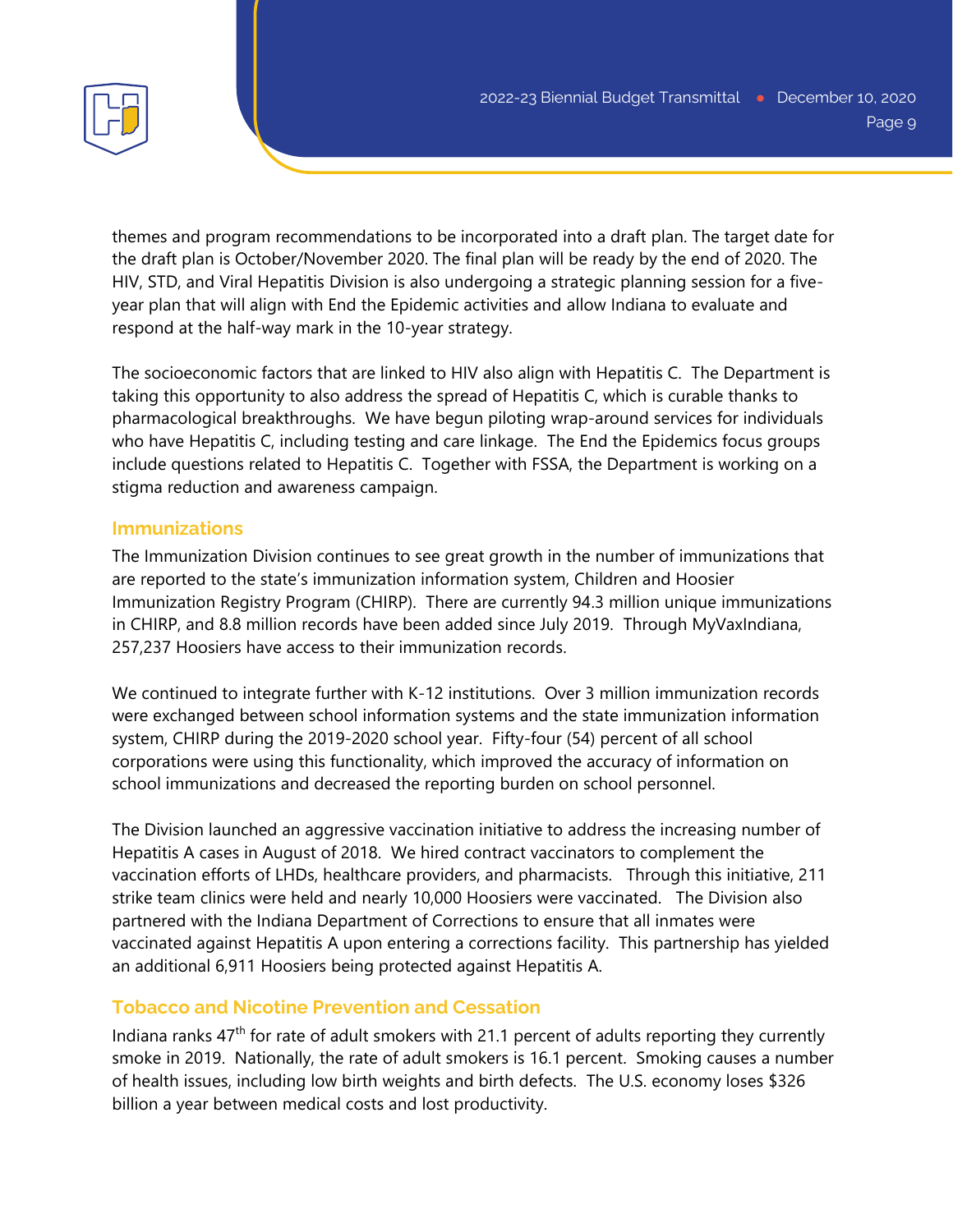

#### Vape-Free Indiana

As a result of the dramatic increase in e-cigarette use among youth as measured by the 2018 Indiana Youth Tobacco Survey, Indiana introduced a three-pronged approach to address this public health issue. Vape-Free Indiana launched in August 2019 to implement prevention, public education, and cessation strategies to reduce youth vaping in Indiana.

- One component of Vape-Free Indiana's prevention tier is implementing youth education programs. TPC has supported the implementation of the *CATCH® My Breath* e-cigarette education program in Indiana middle and high schools. To date, more than 90 Indiana schools and organizations are enrolled to conduct the CATCH curriculum, and there are approximately 125 certified CATCH trainers throughout the state.
- *Sweet Deception,* a peer-to-peer education program that was created for VOICE youth, is another education component of Vape-Free Indiana. More than 100 peer educators have been trained to present the curriculum to date. A public education campaign, Behind the Haze, targeted at Indiana youth and young adults, was launched in November 2019.
- *Behind the Haze* is a campaign that delivers compelling and evidence-based health education that motivates young people (13-21) to rethink their vaping behaviors and intentions. Campaign performance has been strong, with over 42 million impressions.

Another component of the Vape-Free Indiana initiative provides free resources for quitting ecigarettes, including a text-based quit service designed for youth who want to quit vaping called "This is Quitting," in partnership with the Truth Initiative, as well as the Indiana Tobacco Quitline's suite of services for all tobacco users age 13 and up. More than 100 youth have connected with This Is Quitting since January.

Public schools throughout the state have been a key partner in addressing youth tobacco use and vaping, especially by implementing comprehensive tobacco-free school campus policies. In 89 of Indiana's 92 counties, all school districts are tobacco-free, protecting approximately 99 percent of public school students in the state from exposure to secondhand smoke at school. To date, 85 percent of Indiana's 289 public school districts have a comprehensive tobacco-free grounds policy that includes e-cigarettes or Electronic Nicotine Delivery Systems (ENDS).

The Department partnered with the IU School of Medicine to launch a new Indiana Teen Vaping TeleECHO Clinic to learn more about the management of vaping/e-cigarette use and related conditions in adolescents. The goal of this series is to provide support and promote increased clinical competence in treating adolescents who use e-cigarettes and other vaping devices so that patients across the state can receive the treatment they need in their home communities.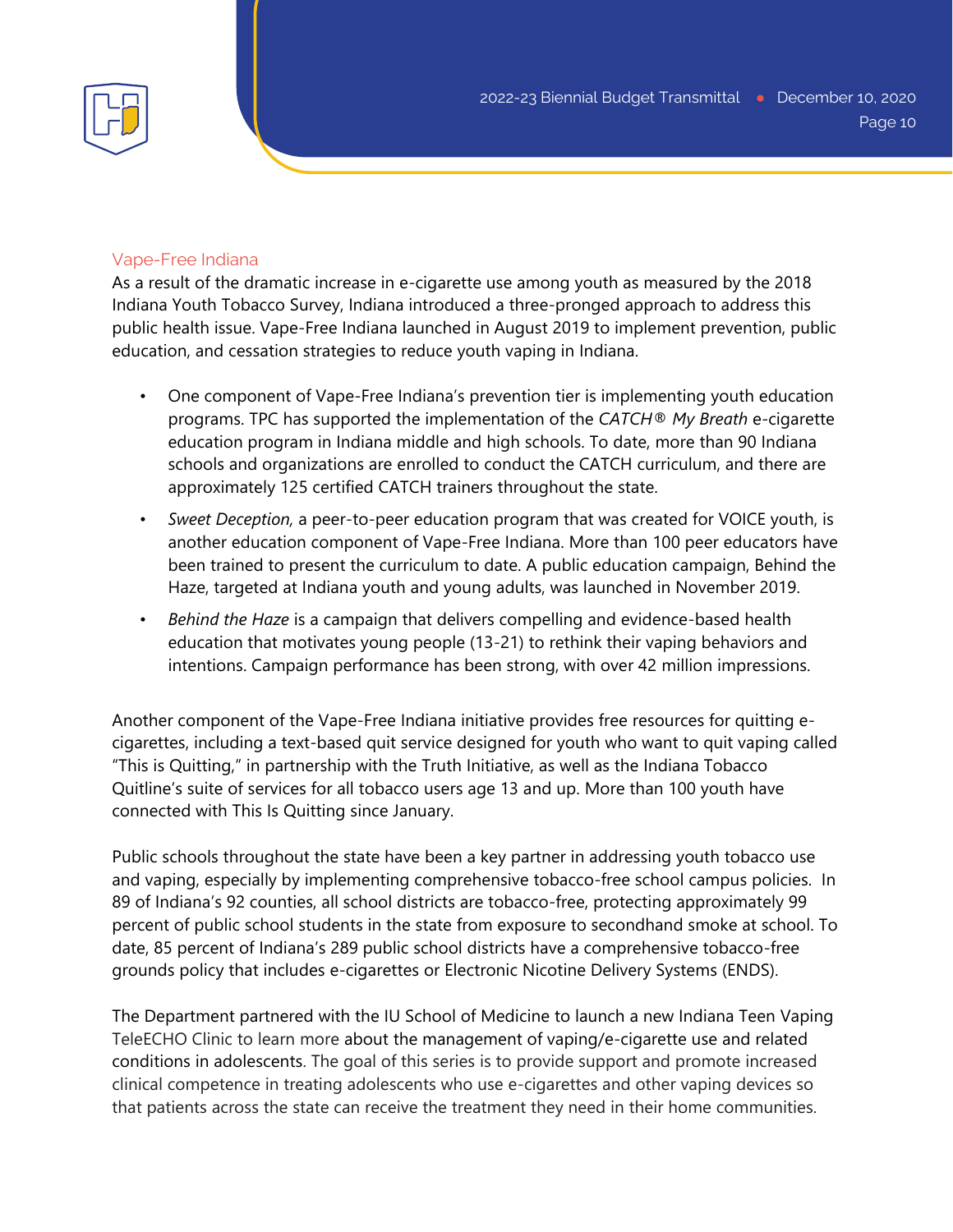

The series is provided for free and is open to all clinicians, healthcare workers, recovery coaches, or other youth-serving professionals in the State of Indiana.

#### E-cigarette or Vaping Product Use-Associated Lung Injury (EVALI)

The ERC was notified by the Wisconsin Department of Health Services of a cluster of teens and young adults with severe respiratory illness. Some patients developed acute respiratory distress syndrome and required mechanical ventilation. Preliminary reports indicated that the illness might be linked to vaping, as all of the infectious disease laboratory results were negative. After additional discussions and information gathering, ERC issued an I-HAN (Indiana Health Alert Network) on 8/7/2019 alerting the healthcare providers and local health departments to be alert for similar illnesses. By the next day, ERC had received reports of 5 possible cases. This started a seven-month investigation of over 180 possible cases of EVALI. During the course of the investigation, the ERC worked closely with the state laboratory, Indiana Poison Control Center, the CDC, and the FDA to coordinate the investigations, interviews, and product testing at the FDA laboratory. As of March 2020, Indiana had 128 cases and 6 deaths related to this outbreak. Data from the testing of product samples across the United States indicate that vitamin E acetate, an additive in some e-cigarette or vaping products, is strongly linked.

## **Women, Infants, and Children (WIC) Program**

In July 2020, the Department launched the INWIC mobile application in Spanish, to provide additional information, support and access to Spanish-speaking WIC clients. Through the app, WIC clients are able to check benefit balances, scan the Universal Product Code (UPC barcode) on items to confirm their eligibility, receive alerts for upcoming appointments and expiration of benefits, and locate the nearest WIC clinic and authorized grocery store. Additionally, WIC clients now have access to online nutrition education (ONE) through the INWIC mobile application, with lessons created by WIC State Nutritionists and focused on topics that most impact WIC families. This new development provides select clients with more flexibility to complete their second nutrition education contact virtually and reduces the need for them to be physically present in the clinic.

The WIC program is also expanding a pilot program to support breastfeeding mothers across the state. For FY20, three local WIC agencies employed Internationally Board-Certified Lactation Consultants (IBCLC) who provided clinical breastfeeding support for clients whose breastfeeding support needs exceeded the scope of practice of the WIC Peer Counselors. For FY21, the pilot has been expanded to four additional agencies across the state, giving even greater access to clinical breastfeeding support for WIC clients in areas where community resources are limited. In FY20 and FY21, WIC local agencies received multiple USDA Loving Support awards for breastfeeding excellence. In FY21, Indiana received the most awards in the Midwest, with six agencies receiving Gold Awards, and three agencies receiving Gold Premier Awards.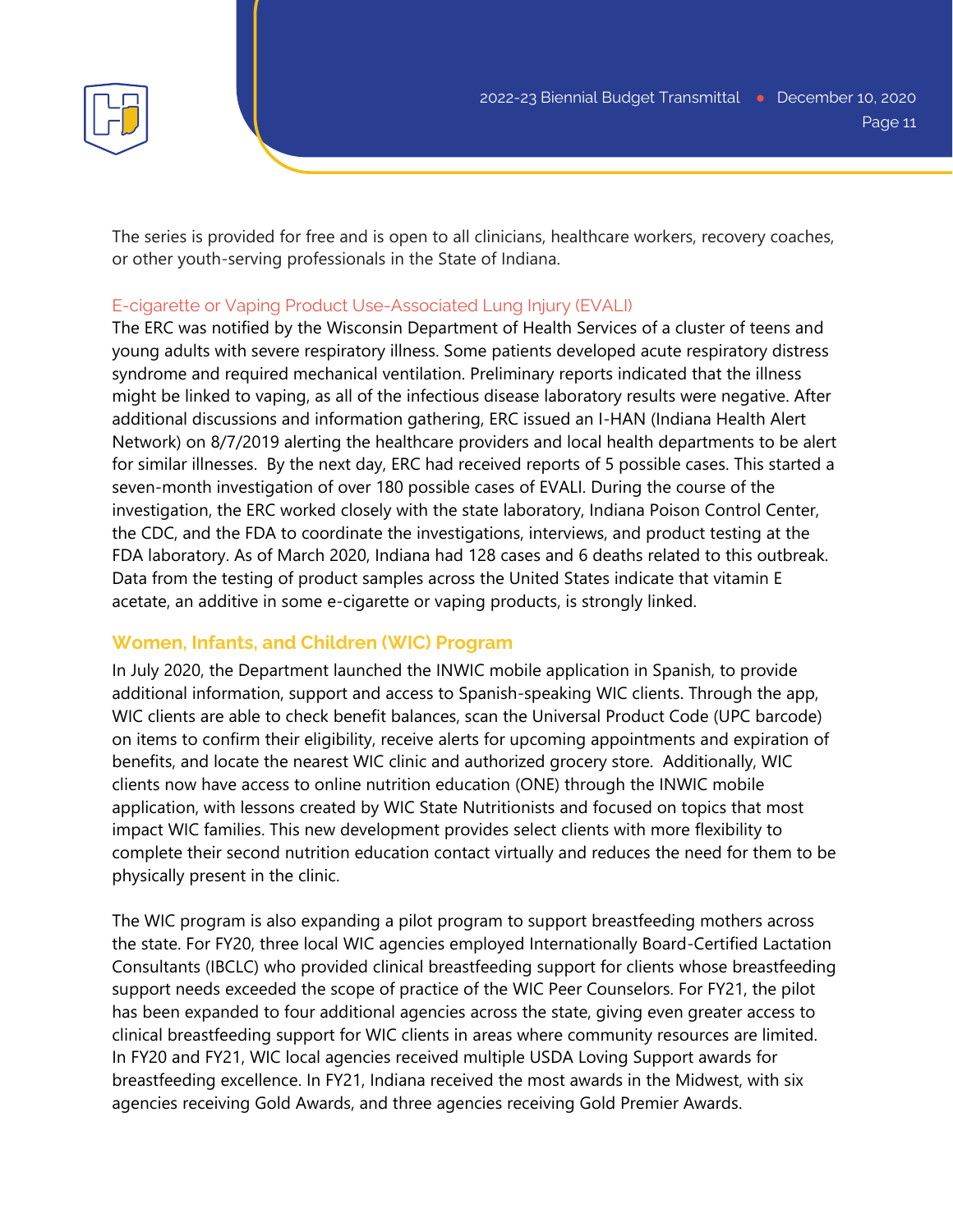In FY20, Indiana WIC also demonstrated its ability to care for clients and staff with flexibility and compassion during the COVID-19 pandemic. With seven federal waivers approved, Indiana WIC was able to successfully transition all local clinics to remote work. Despite this incredible undertaking, the WIC program was able to not only maintain client enrollment, but to add an additional 6,000 clients statewide over the same time period in FY19.

# **Accreditation**

The Indiana Department of Health is nearing the end of a five-year process of to achieve accreditation from the Public Health Accreditation Board (PHAB). In early February 2020, agency staff participated in the agency's accreditation site visit and had an overwhelming number of community partners join us both in our preparation for the site visit and our in-person interviews. Our support and relationships with our partners were highlighted in the accreditation site visitor's initial findings as an area of excellence. Another area of excellence included our ERC, which has played a key role in multiple public health emergencies. The Department is continuing to work with PHAB on additional documentation needed for the final accreditation decision, and we are confident that we will be awarded accreditation status in 2021.

# **CHALLENGES DURING THE FY 2020 – 2021 BIENNIUM**

# **COVID-19 Pandemic Response**

On January 24, 2020, the Indiana Department of Health activated incident command to respond to the emerging "novel coronavirus" health threat as it was then known. Eight months later, we continue to operate at roughly the same cadence while still continuing most of our normal operations, albeit from different locations. A 27-page report was submitted to the legislature detailing our activities, but it bears repeating here that the COVID-19 global pandemic has impacted our agency in ways we could have never imagined. The last several decades have seen the Department shift to more of a technical advisor, funder, and collaboration partner with local departments of health. This pandemic has demonstrated that the fragmented nature of public health in Indiana poses risks and is ripe for reform; throughout the pandemic response, the Department has provided direct services in the form of personal protective equipment distribution, community-based testing, laboratory specimen analysis, and more. This team has risen to the challenge time and again to respond to the needs of Hoosiers from Gary to Evansville, Richmond to Terre Haute, and everywhere in between.

# **HIV, STD, & Viral Hepatitis**

Reductions at the federal level in the overall availability of Ryan White Supplemental dollars have largely decreased capacity to fund some services and have resulted in significant cuts to some services. The Department is working closely with agencies to improve efficiencies and to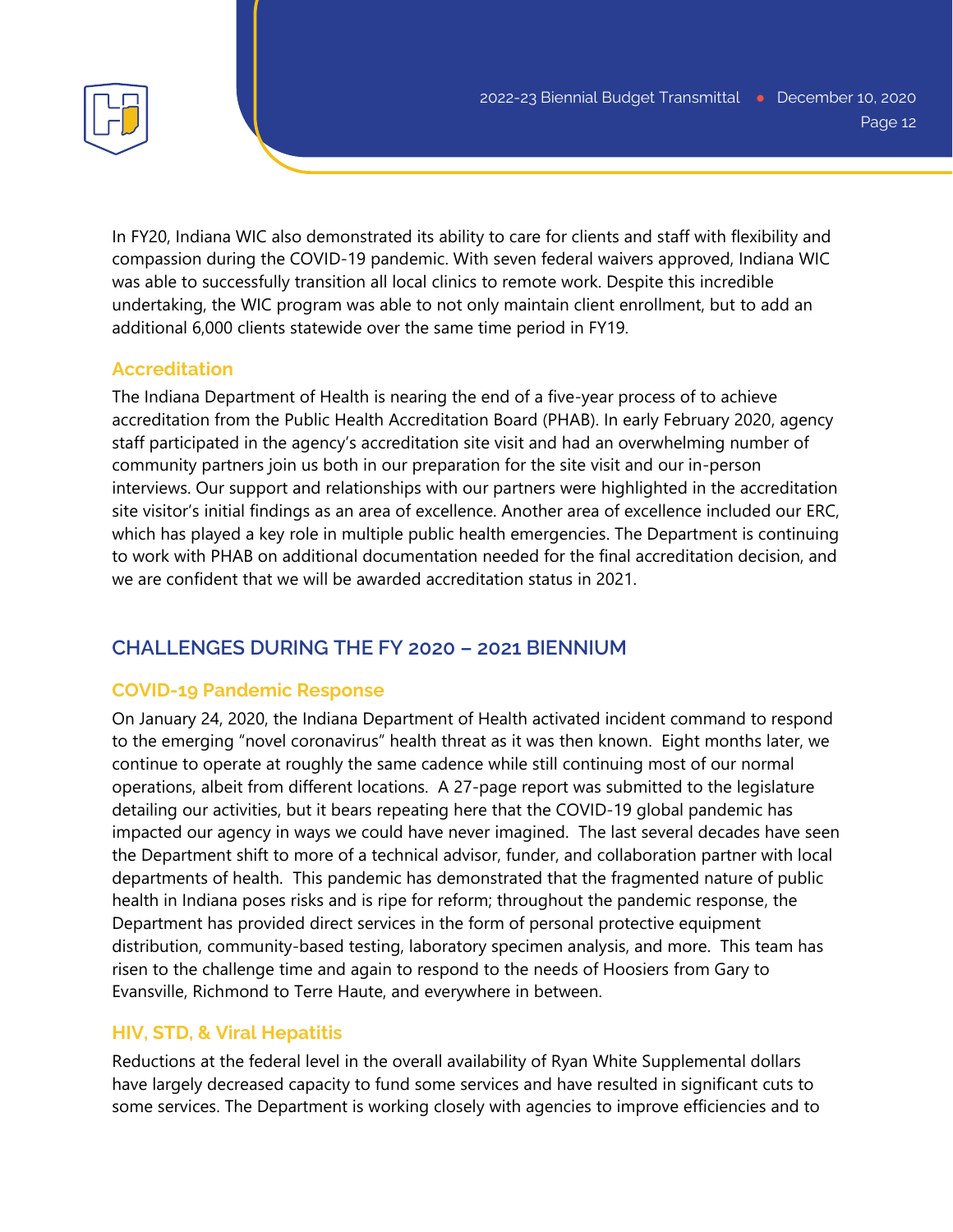prioritize funding services that are most significant to viral suppression and preventing new infections.

Federal funding during this stage of End the Epidemics initiative only provides resources to address HIV in Marion County and will not be useful in other priority areas of the state. Additional resources will be required to ensure other communities are not left behind.

With the spread of COVID-19 across the world, the Viral Hepatitis/Harm Reduction Program has faced a new set of challenges that range from the slowdown or stopping of vital harm reduction services at syringe and non-syringe service sites to a marked decrease in the amount of testing occurring for viral hepatitis across the state. In addition, staff have been reassigned to COVID-19 duties, delaying the closeout of 2019 data reporting.

# **Children's Special Health Care Services (CSHCS)**

The CSHCS program has continued to see an increase in spending. The reason behind the increased spending is primarily due to coverage of pharmacy drugs for the cystic fibrosis (CF) participants, specifically those over age 21. Indiana Code 16-35-2 mandates that the program cover those with cystic fibrosis past the age of 21. Cystic Fibrosis is the only condition for which this is required. While those 18 and younger spend a significant amount in pharmacy, the over 21 population (i.e., cystic fibrosis) spends a higher amount collectively for fewer participants. The total amount spent on the over-21 population accounts for approximately a third of the total budget. As a result, the CSHCS program depletes its allotment well before the end of the state fiscal year. Even if the agency identifies additional resources to allocate to the CSHCS program, it does not last until the end of the SFY. Subsequently, the program has a carryover of yet-to-be paid claims in amount of approximately \$1M-\$1.5M each year, which lessens what is available at the start of the next SFY. Later in our transmittal we detail our request for additional funds to address this persistent shortfall.

# **OBJECTIVES FOR SFY 2022 – 2023 BIENNIUM**

The Indiana Department of Health will continue to focus on core areas for strategic improvement. These are identified in the Governor's agenda and are consistent with our previous work.

- Develop, train, and maintain a culture of health equity within the agency to begin systematically addressing persistent health disparities
- Implementation of the OB Navigator program and other infant and maternal mortality rate reduction programming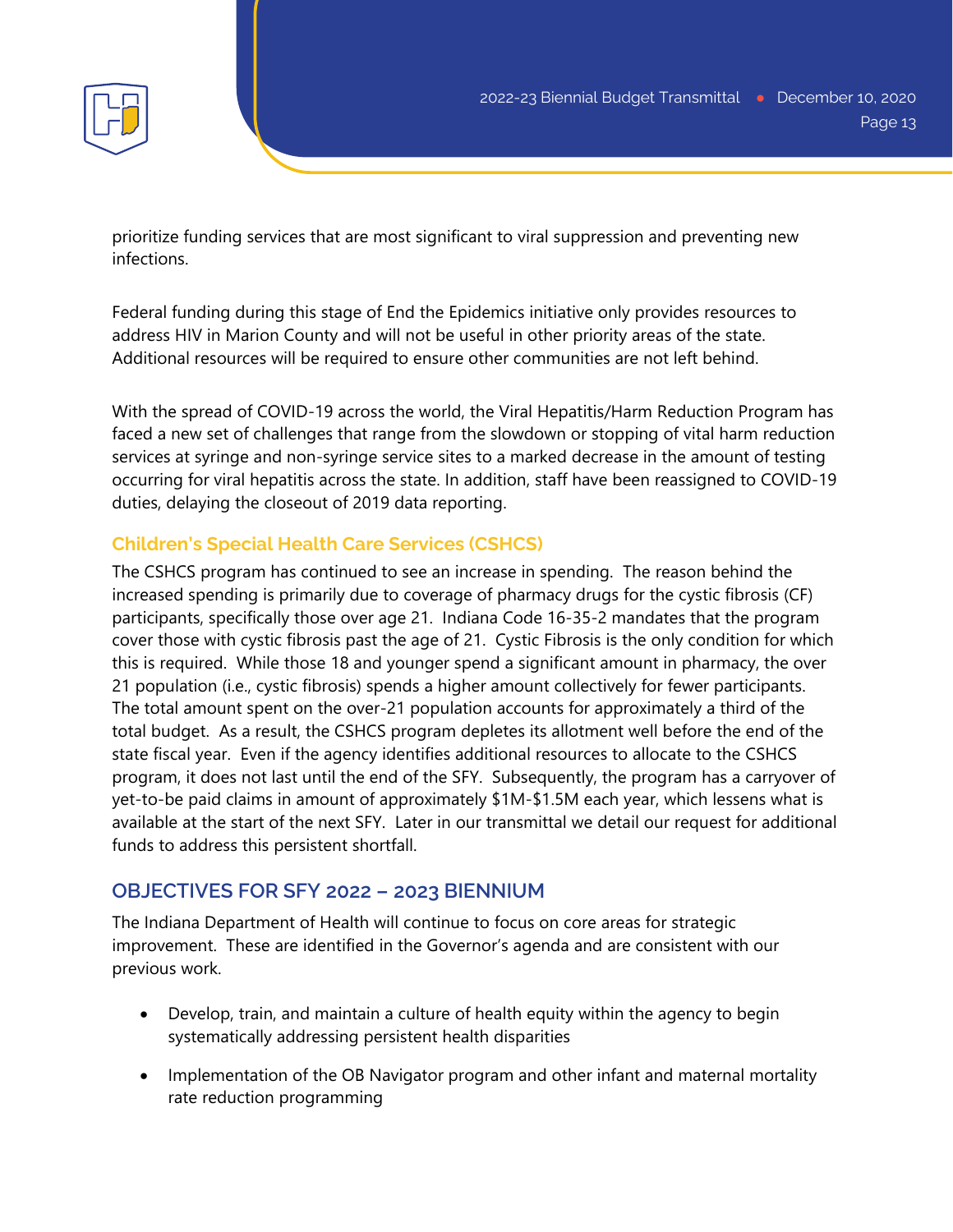

- Decreasing smoking and vaping rates to reduce associated co-morbidities
- Promote pragmatic integration and strategic reform in the public health system to improve health outcomes and emergency preparedness
- Develop and sustain a culture of data literacy with internal resources
- End the Epidemics of HIV and Hepatitis C virus through community interventions and viral suppression
- Expand access to and promote evidence-based substance use disorder treatment and interventions

More broadly, the Department's strategic plan objectives are outlined below. These continue to guide and inform our work.

#### **Tobacco Prevention & Cessation**

- Decrease nicotine consumption in Indiana, including electronic cigarettes and other "vaping" products
- Decrease nicotine product use among youth and young adults
- Reduce the smoking rate among pregnant women in Indiana
- Increase the proportion of Hoosiers not exposed to secondhand smoke

#### **Infant Mortality**

- Reduce infant and maternal mortality rates in Indiana
- Decrease racial and ethnic disparities in infant and maternal mortality
- Increase the percentage of pregnant women who receive early and adequate prenatal care
- Increase the number of children and families served by maternal and newborn home visiting
- Improve access to breastfeeding support, services, and education for Indiana women and families
- Reduce the incidence of premature births in Indiana
- Improve fetal, newborn, and infant health
- Educate communities with the highest rates of SUID about safe sleep practices for infants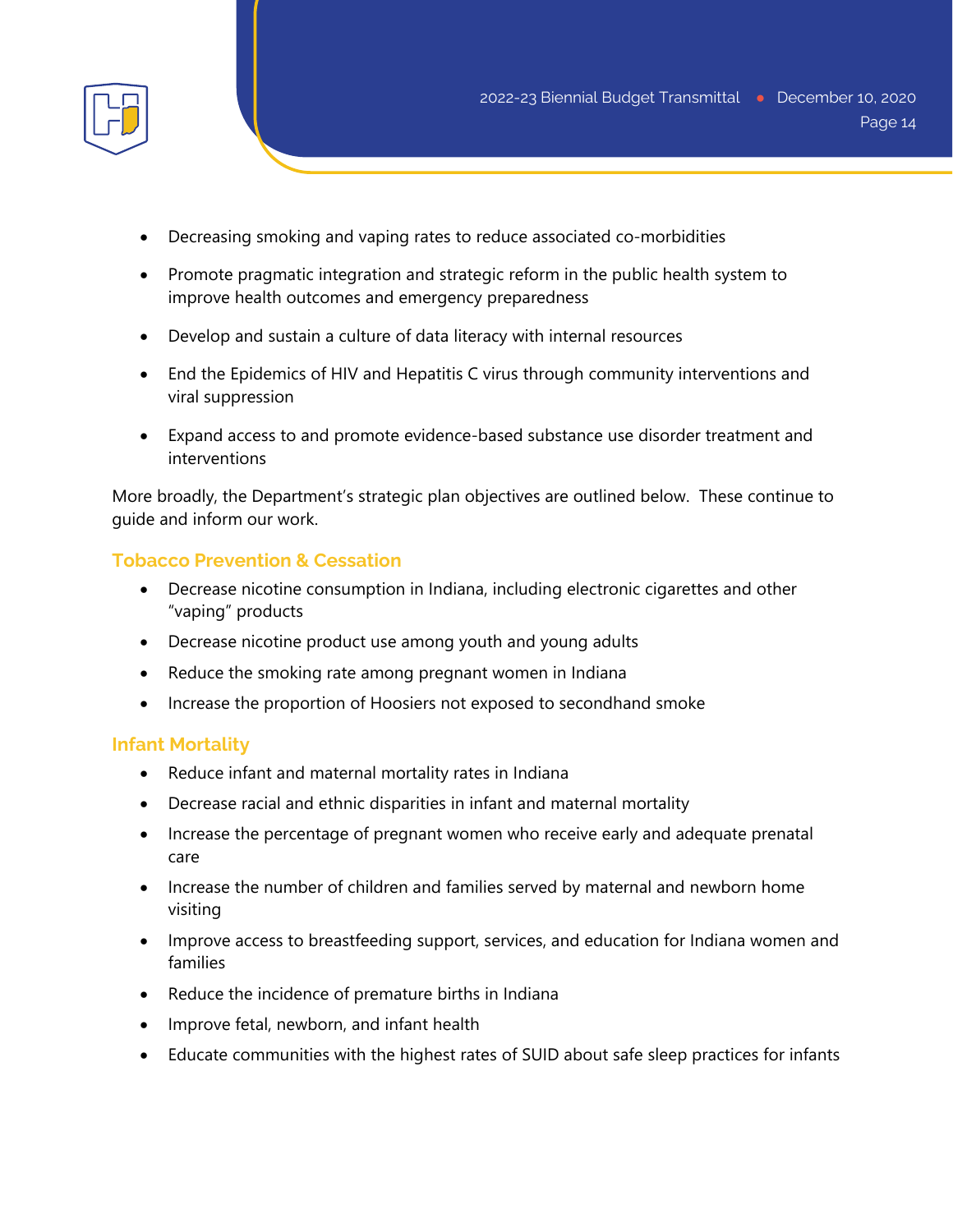

## **Opioid Epidemic/Substance Use Disorder**

- Improve access to the overdose-reversal drug Naloxone and training on Naloxone administration for LHDs, first responders, and lay responders across the state
- Work with entities registered with optIN to ensure accurate and up-to-date information on the accessibility of naloxone rescue kits
- Ensure complete reporting of the number of overdose death cases reported to the National Violent Death Reporting System (NVDRS)
- Continue working with county coroners to achieve 100% compliance with toxicology testing and reporting of suspected overdose deaths
- Decrease the number of death certificates listing "unspecified" drugs causing overdose
- Provide technical assistance and funding to high-burdened counties to increase their capacity for substance use prevention, linkage to care, and surveillance efforts
- Strengthen surveillance efforts around drug overdose morbidity and mortality
- Increase data dissemination and sharing efforts through dashboards and reports
- Strengthen lab capacity to analyze for opioids in all populations and clinical matrices to address overdose prevention, drug exposed infants and mortality, and alert law enforcement to emerging hazards
- Expand education efforts to increase knowledge of Hepatitis C among health care providers and the general public

## **Obesity & Related Health Issues**

- Increase the percentage of adults who are at a healthy weight
- Increase the percentage of children and adolescents who are at a healthy weight
- Reduce deaths due to diabetes, heart disease, and stroke
- Increase the number of Hoosier adults with pre-diabetes who have completed the National Prediabetes Prevention Program
- Increase the number of people with diabetes who have taken a formal diabetes selfmanagement course
- Increase the number of Hoosier children and families that have access to fruits and vegetables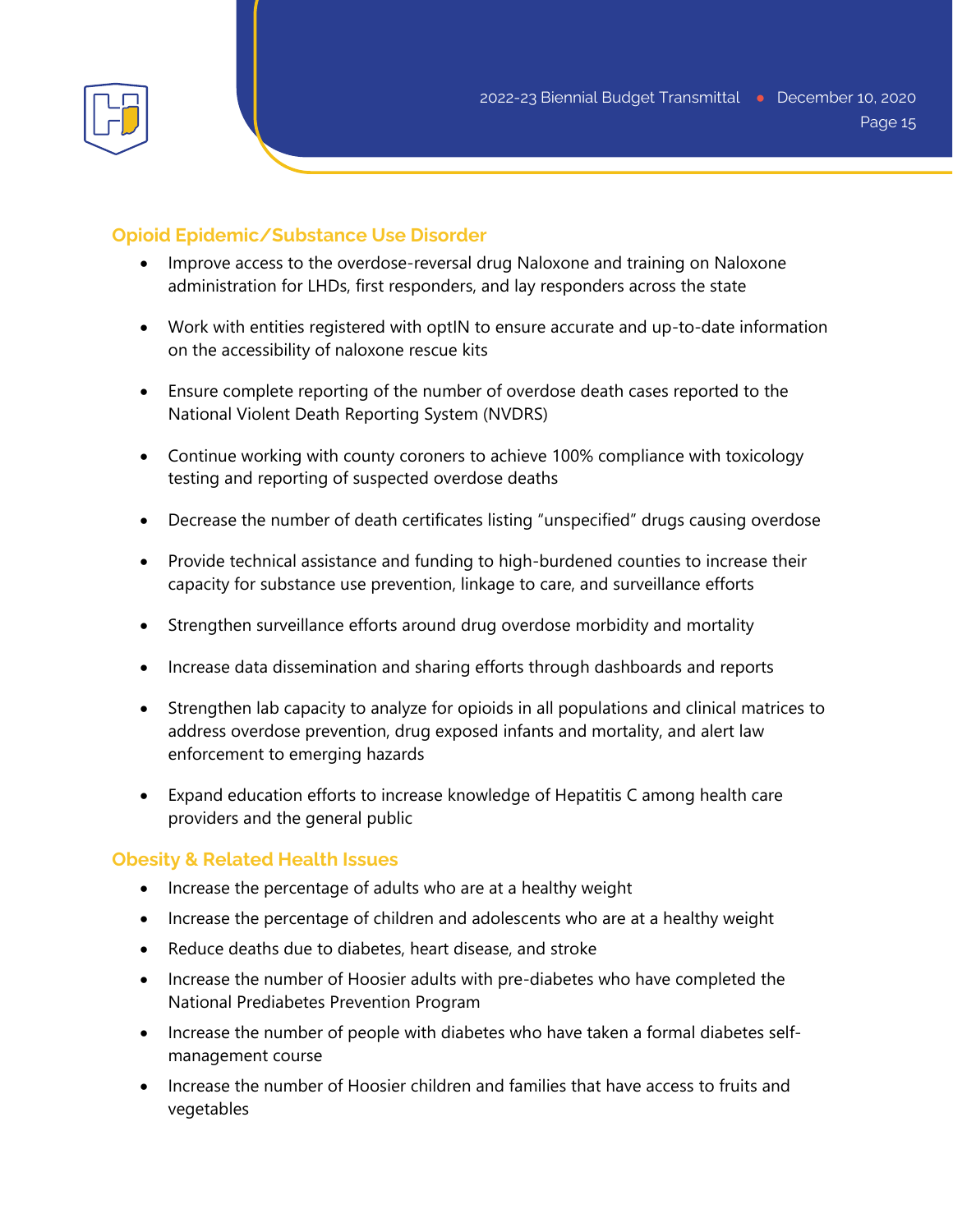- Promote best practices and evidence-based programming specific to improving health in rural communities
- Increase the percentage of SNAP-Eligible individuals and families who receive nutrition education through the SNAP-Ed program.
- Increase the number of adolescents who attend a well-child visit.

# **Strategic Partnerships**

- Partner with other state agencies to reduce the unintentional poisoning mortality rate
- Strengthen our current healthcare coalitions and promote a more diverse membership
- Increase the frequency and number of outreach activities to communities through training and education about public health emergency preparedness
- Host leadership conferences on the topics of healthcare-associated infections and dementia care to provide best practices and resources
- Increase engagement with community stakeholders in HIV Services and Prevention planning
- Facilitate network development and collaborative partnerships between rural health stakeholders across the state
- Coordinate efforts to improve access to care in rural communities by targeting funding and programming to identified rural community needs
- Continue to encourage and actively facilitate team-based care throughout health systems across Indiana
- Continue to develop community-clinical linkages maps and data resources with clinical partners
- Facilitate communication and data collection between clinical facilities, federal agencies, and the Department
- Build and maintain clinical relationships with traditional and non-traditional partners
- Grow workforce capacity within the fields of Early Intervention, Deaf Education, and Educational Audiology in collaboration with the Family and Social Services Administration, Department of Education, and institutions of higher education in our state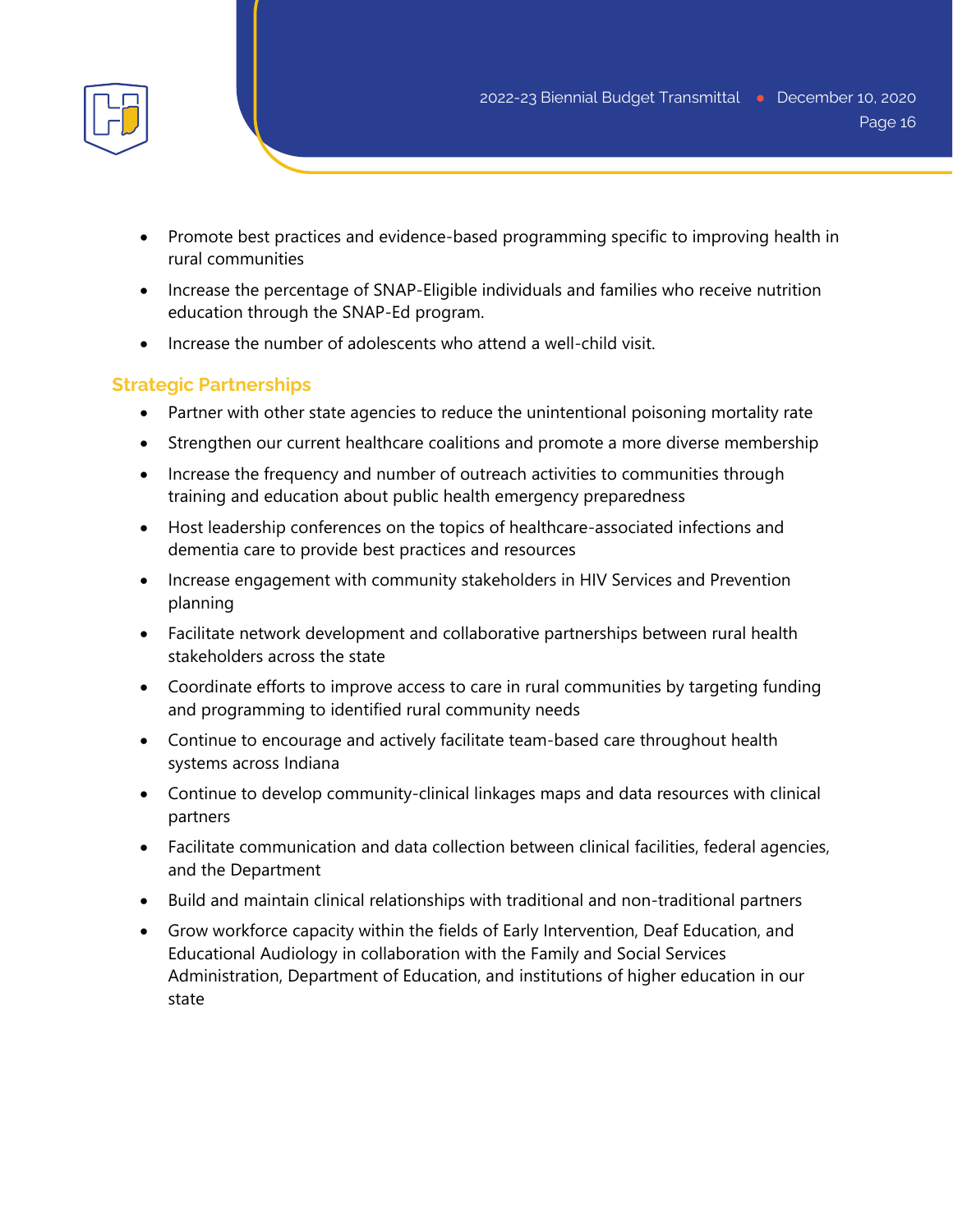

## **Response to Public Health Threats**

- Engage partners to continue strengthening information sharing to better inform emerging public health and medical risks
- Identify and facilitate the health and medical strategic partnerships to strengthen multiagency coordination
- Further define and develop resources for local and/or regional plans, trainings and exercise to better prepare our LHDs and healthcare systems to respond to public health and medical emergencies
- Develop a statewide shared resource stockpiles including Districts/Coalitions intended to support local response efforts to public health and medical emergencies
- Develop and implement mobile response testing, vaccination units capable of responding to public health preparedness and response activities
- Increase the agency's capacity to identify and respond to clusters or outbreaks of healthcare-associated pathogens, especially multidrug-resistant organisms
- Continue to develop the statewide trauma system, focusing on regional trauma system development and expansion of statewide injury prevention programs
- Improve Hepatitis C surveillance and prevention in Indiana

## **Other Public Health Services**

- Increase screening for adverse childhood experiences
- Reduce the proportion of children with elevated blood lead levels
- Increase the percentage of children aged 19-35 months who receive recommended vaccines
- Increase the percentage of female and male adolescents who complete the HPV vaccine series
- Increase the percent of population with a regular health care provider
- Increase screening for sexually transmitted diseases among priority populations
- Increase the percentage of persons who are linked to HIV medical care within 3 months after diagnosis of HIV infection
- Increase the percentage of persons in HIV medical care whose viral load is suppressed
- Increase the number of HIV positive persons who know their status
- Reduce Tuberculosis morbidity and mortality
- Reduce the suicide rate in Indiana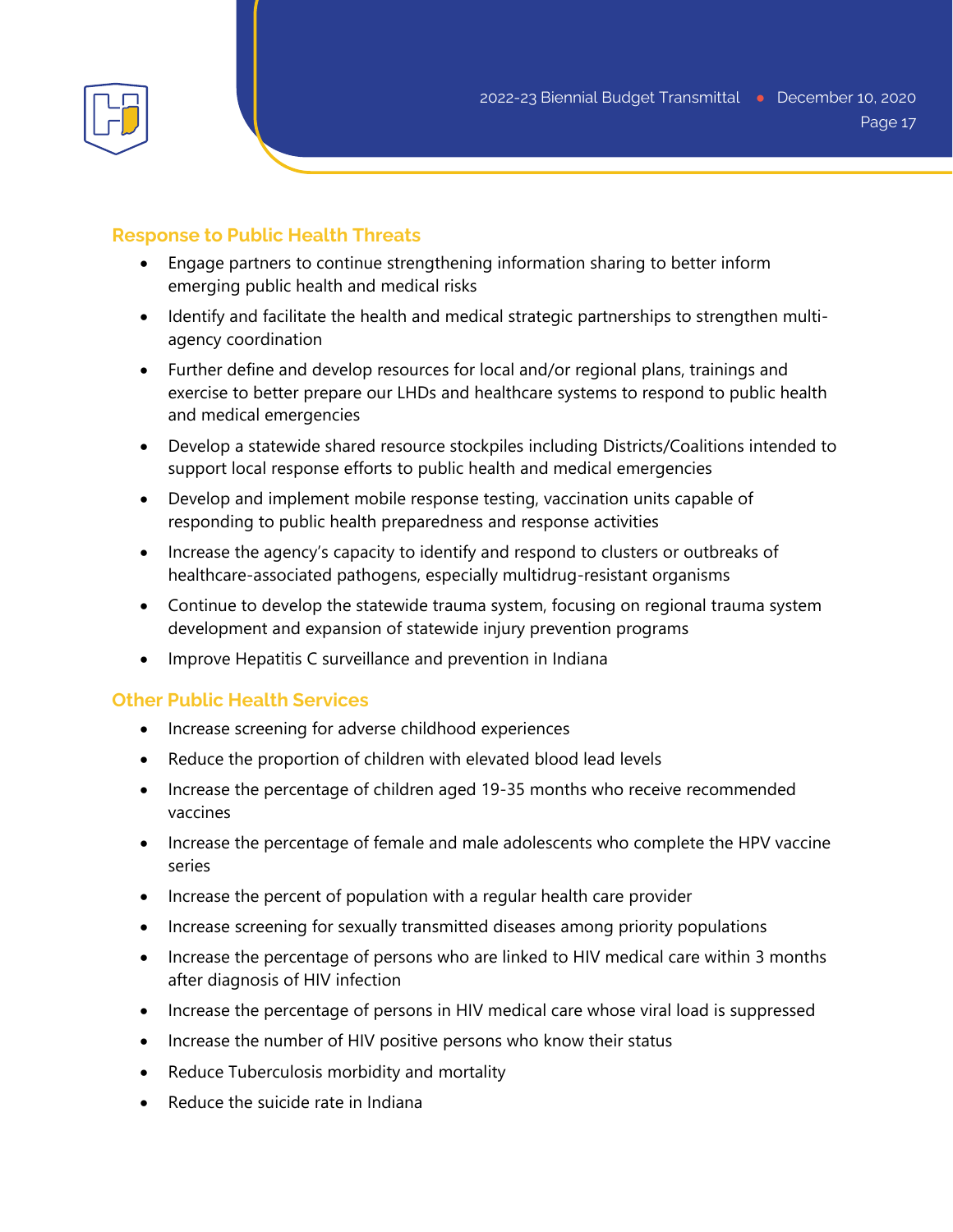

- Increase the rates of evidence-based cancer screenings for men and women
- Reduce emergency department visits and hospitalization rates for Indiana residents with asthma
- Reduce the number of Indiana deaths with asthma as the leading cause
- Increase the percentage of cancer patients in Indiana who have a survivorship care plan
- Increase the percentage of children aged 0-5 years who receive a developmental screening using a standardized screening tool in medical and non-medical settings
- Increase monitoring and tracking of deaf and hard of hearing children from birth through school exit

#### **Quality Improvement**

- Address health disparities and improve health and access for vulnerable Hoosiers
- Maintain a focus on quality improvement throughout the agency
- Complete and maintain all requirements to become an accredited health department through Public Health Accreditation Board
- Increase the number of opportunities available for professional development for all staff
- Continue to develop and implement healthcare quality improvement projects for longterm care facilities
- Expand the use of technology throughout the agency in support of program operations and to deliver evidence-based health information and education to Hoosiers
- Continue to investigate and implement the use of teleservices to reach Hoosiers across the state through technology
- Continue to implement a performance management system to track internal and external key indicators about the health of Indiana

## **AGENCY KEY PERFORMANCE INDICATORS (KPI)**

The three key performance indicators for the Indiana Department of Health are:

- 1. Reduction of infant mortality
- 2. Decrease the prevalence of adult obesity
- 3. Improve smoking cessation and decrease recidivism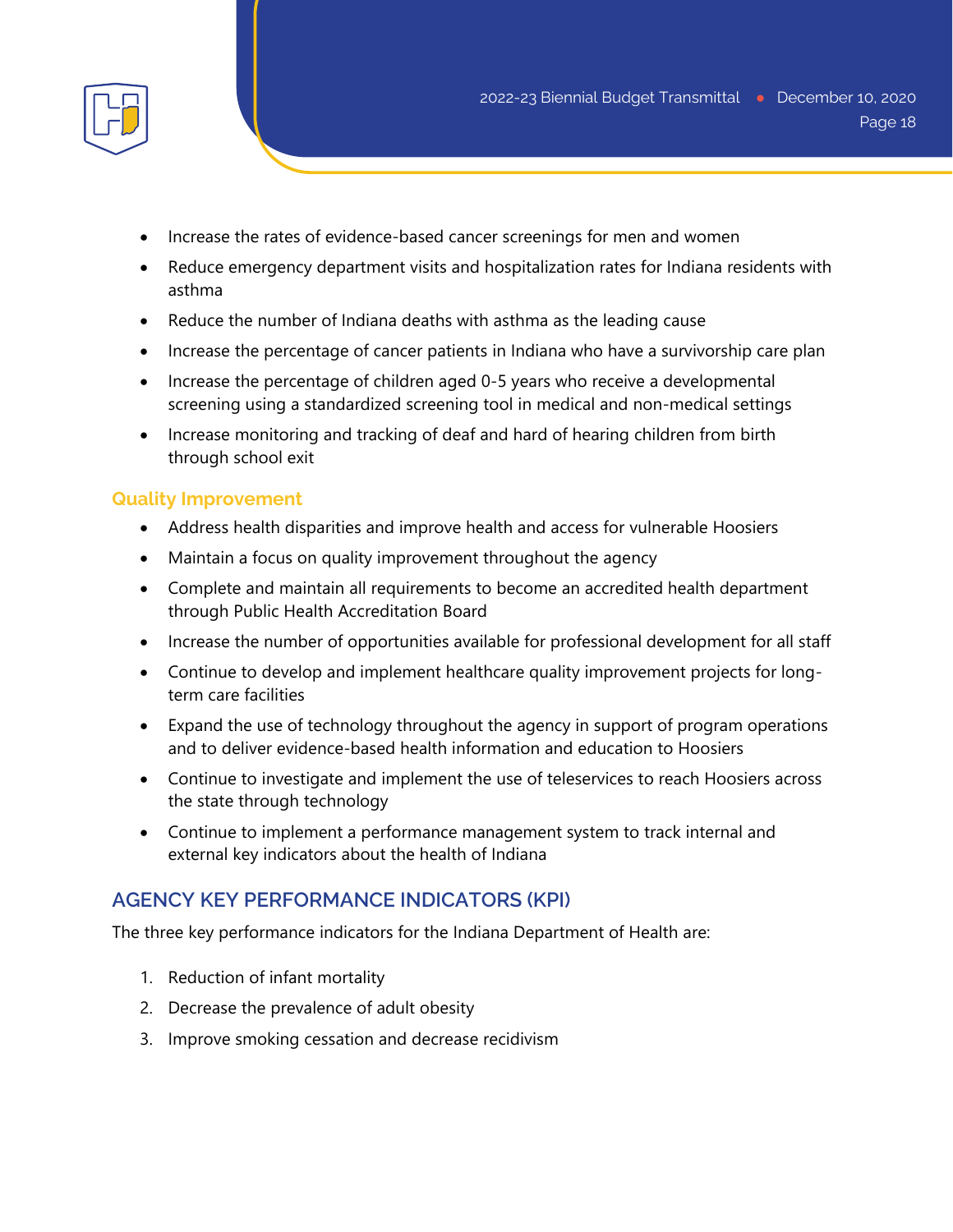

## **ORGANIZATION CHART**

See attachment (Indiana Department of Health Organizational Chart).

# **PROGRAMS TO BE REDUCED, ELIMINATED, OR REPLACED**

These unprecedented times call for tough decisions and the agency must evaluate all activities to ensure we are as efficient as possible. We have identified \$8.709 million in possible reductions. This is achieved through a variety of means, which include reductions to programs, decreased staffing through attrition, and shifting expenses to federal programs where appropriate. The agency will reduce program operations by \$7.2 million across various funds, transfer \$928,000 to eligible federal grants, and hold approximately 30 positions open to achieve salary savings.

The COVID-19 pandemic has further exposed critical challenges many Hoosiers face in accessing healthcare services and the health disparities that often result. To ensure that we can continue to work to close these gaps, the Department has identified critical programs to preserve in their entirety. Those include:

- Community Health Centers, which provide primary care to 600,000 people living in medically underserved areas;
- Children's Special Health Care Services, which, as noted above, consistently sees the need for assistance exceed the appropriation;
- Minority Health Initiatives, which focus on addressing the significant health disparities that exist in Indiana's minority populations;
- The Medicare/Medicaid Certification fund, which the Department uses for a match from the federal Centers for Medicare and Medicaid Services; and,
- Two local health department funds, which provide critical infrastructure support to Indiana's 94 local health departments.

# **REALLOCATION OF FUNDS**

The Indiana Department of Health is proposing several changes to consolidate funds for overlapping programs or agency initiatives. These proposed consolidations will reduce administrative burden and provide flexibility to the agency for these programs and initiatives. Per State Budget Agency base instructions, reductions were applied to these programs prior to consolidations.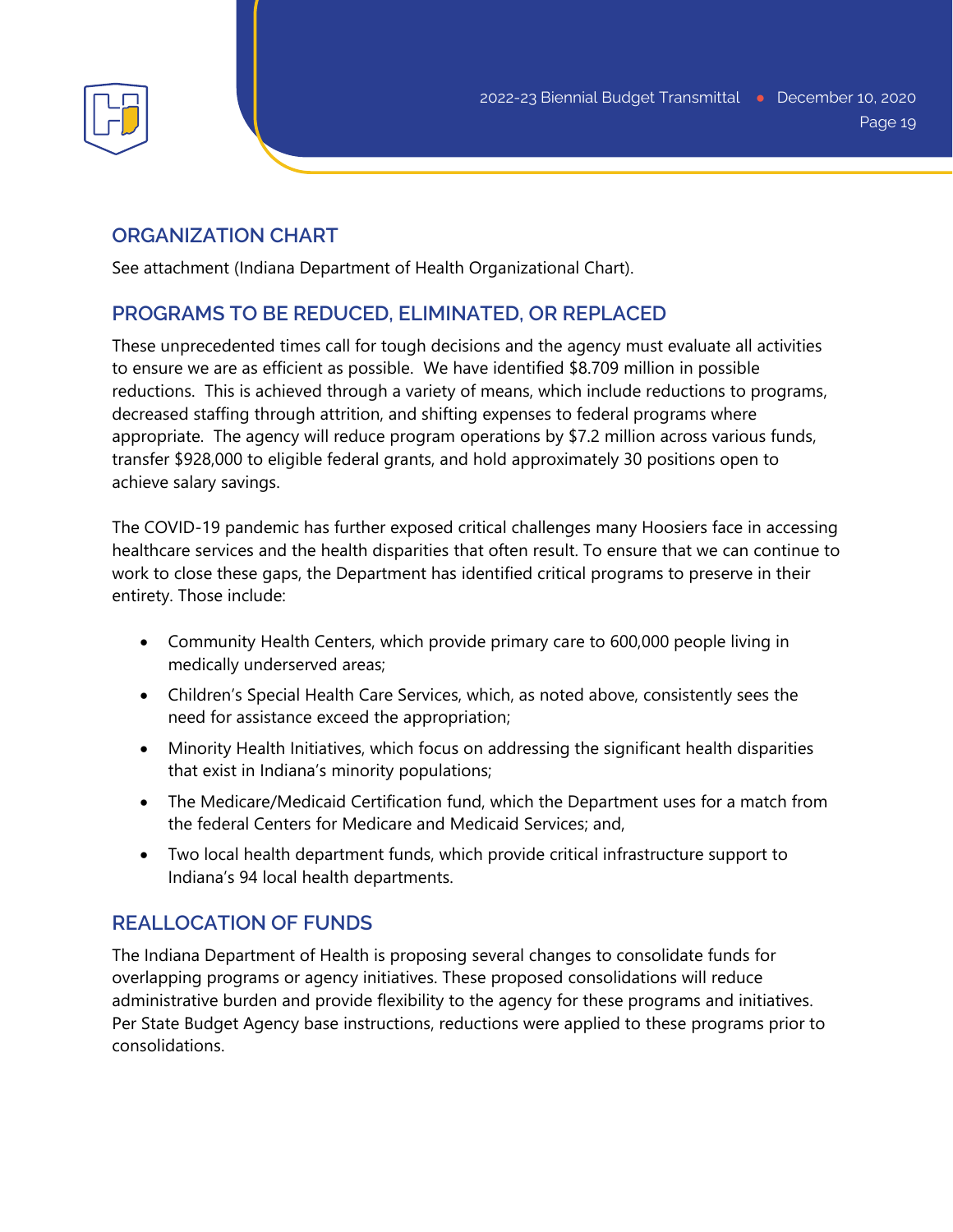

| <b>Fund</b> | <b>SFY 20-21</b>                            | Proposed SFY 22-23                  |
|-------------|---------------------------------------------|-------------------------------------|
| 44305       | <b>Breast and Cervical Cancer Program</b>   | <b>CANCER PREVENTION</b>            |
| 30457       | <b>Cancer Registry</b>                      |                                     |
| 30454       | Cancer Education & Diagnostic Breast Cancer |                                     |
| 30467       | <b>WIC Supplement</b>                       | <b>NUTRITION ASSISTANCE</b>         |
| 16300       | Food Assistance                             |                                     |
| 30464       | <b>HIV/AIDS Services</b>                    | <b>HIV/AIDS SERVICES</b>            |
| 30465       | <b>AIDS Education</b>                       |                                     |
| 14912       | State Supplement SSBG - Health              |                                     |
| 30468       | Maternal & Child Health                     | MATERNAL & CHILD HEALTH INITIATIVES |
| 13086       | <b>Statewide Child Fatality Coord</b>       |                                     |
| 46120       | Immunizations/Vaccines                      | <b>IMMUNIZATIONS</b>                |
| 53510       | Healthy IN Plan - Immunization              |                                     |
| 46110       | Childhood Lead/ABELS Program                | <b>CHILDHOOD LEAD</b>               |
| 54210       | Lead Accreditation Program                  |                                     |
| 43710       | <b>Water Testing and Fees</b>               | <b>WATER TESTING/ANALYSIS</b>       |
| 43995       | Public Water Systems Analysis               |                                     |

## **SPECIAL INITIATIVES**

The Indiana Department of Health is requesting the following change packages to address ongoing challenges in the coming biennium.

## **Maintain access to care for families served by the Children's Special Health Care Services program**

Over the past 10 years, the Children's Special Health Care Services (CSHCS) has been able to maintain and provide supplemental medical coverage each year to approximately 4,000 children who have serious, chronic medical conditions even though the CSHCS state appropriation has steadily decreased each biennium. However, the CSHCS program has continued to see an increase in spending. The primary driver of this is coverage for pharmaceutical drugs for cystic fibrosis (CF) participants, specifically those over the age of 21. State law (IC 16-35-2) mandates that the CSHCS program cover individuals with CF past age 21. This is the only medical condition for which this is required. With the appropriation continually decreasing and the cost of care continually increasing, this has put a fiscal strain on the program. While those 18 and younger spend a significant amount in pharmacy, the over-21 population (i.e. cystic fibrosis) spends a high amount collectively for fewer participants. The total amount spent on the over-21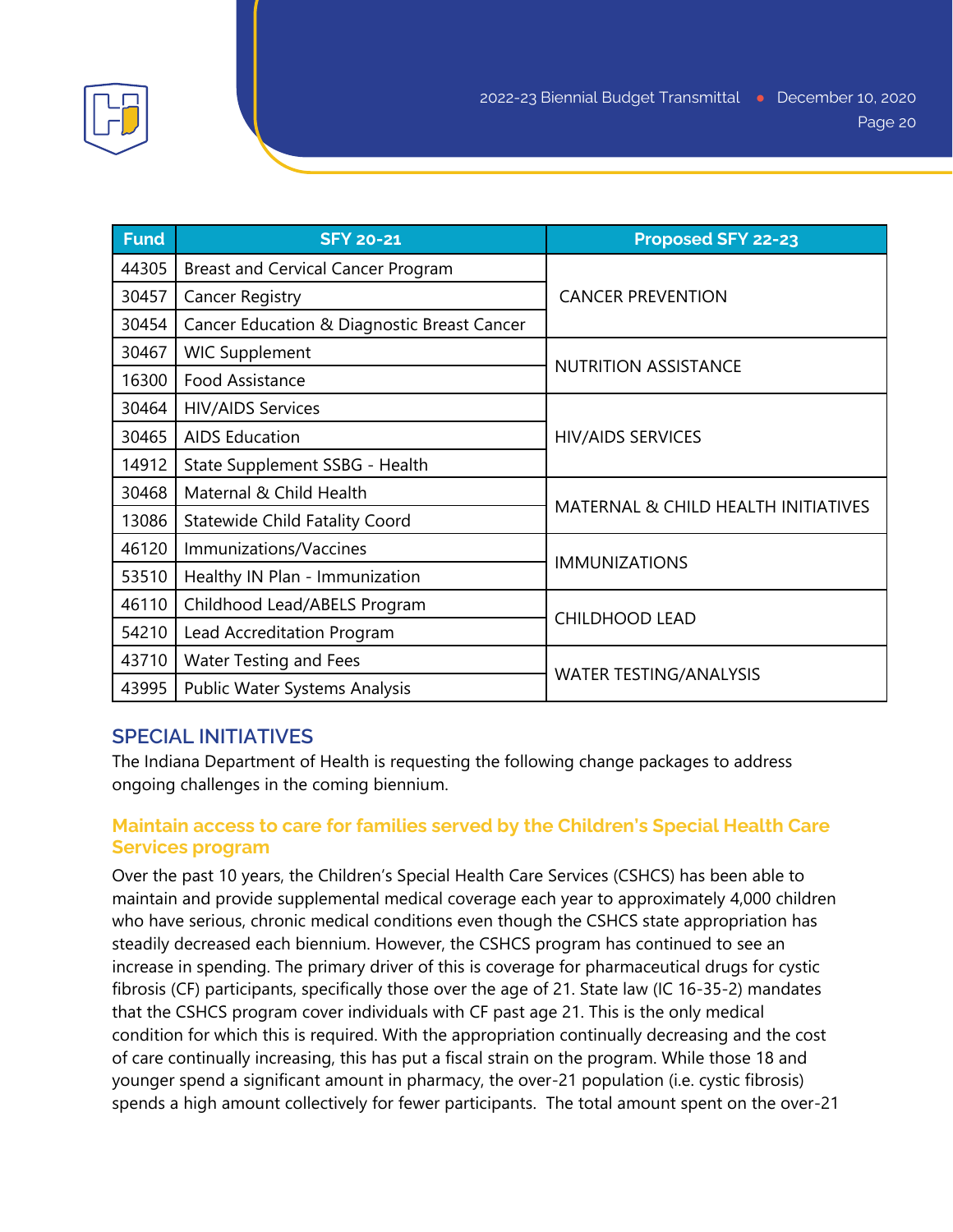

population accounts for approximately one-third of the total budget while representing 3.5% of the population served. As a result, the CSHCS program depletes its appropriation well before the end of the state fiscal year.

Administrative costs in the CSHCS program are covered entirely by the MCH Title V grant, which holds a federal requirement for one-third of the total award to support Children's Special Health Care. Indiana receives \$12.245 million annually from this HRSA program, of which \$2.5 million supports CSHCS staff and their operational costs, and \$1.3 million funds subgrants for support services. The state fund 30461 bears only the cost of direct program claims payments, which are unallowable under the federal grant.

| <b>State Fiscal</b><br>Year | <b>CSHCS</b><br><b>Appropriation</b> |
|-----------------------------|--------------------------------------|
| <b>SFY 10</b>               | \$12,753,104                         |
| <b>SFY 11</b>               | \$11,782,752                         |
| <b>SFY 12</b>               | \$11,429,259                         |
| <b>SFY 13</b>               | \$11,497,790                         |
| <b>SFY 14</b>               | \$10,759,276                         |
| <b>SFY 15</b>               | \$10,759,276                         |
| <b>SFY 16</b>               | \$10,436,498                         |
| <b>SFY 17</b>               | \$10,436,498                         |
| <b>SFY 18</b>               | \$10,393,134                         |
| <b>SFY 19</b>               | \$10,393,134                         |
| <b>SFY 20</b>               | \$13,976,536                         |
| <b>SFY 21</b>               | \$10,597,101                         |

Without additional funding, as healthcare costs continue to increase, the program will continue to receive claims that exceed its appropriation. To maintain services to families participating in CSHCS, **we are requesting an increase in the program's annual appropriation to \$14.95 million per year**. This increase will allow the program to pay all claims without carrying over unpaid claims to the next fiscal year.

The program has several safeguards in place to ensure it is operating as the payer of last resort:

- State regulations under the Indiana Administrative Code (410 IAC 3.2) clearly state that the CSHCS program is payer of last resort and is not duplicative of other state efforts.
- Families must apply for Medicaid when applying to the CSHCS program. The program must have the Medicaid approval or denial before a family is enrolled on the program.
- Families must disclose all other insurances, including private insurance and/or Medicaid. The program utilizes all other sources of payment, including private insurance and/or Medicaid, before expending state dollars to pay for services.
- The majority of CSHCS participants are covered by public and/or private insurance.
- The program pays at Medicaid rates. Per our payment methodology, CSHCS pays the lowest of three calculations:
	- o The Medicaid (or allowed) rate or
	- o The Medicaid rate less what primary insurance pays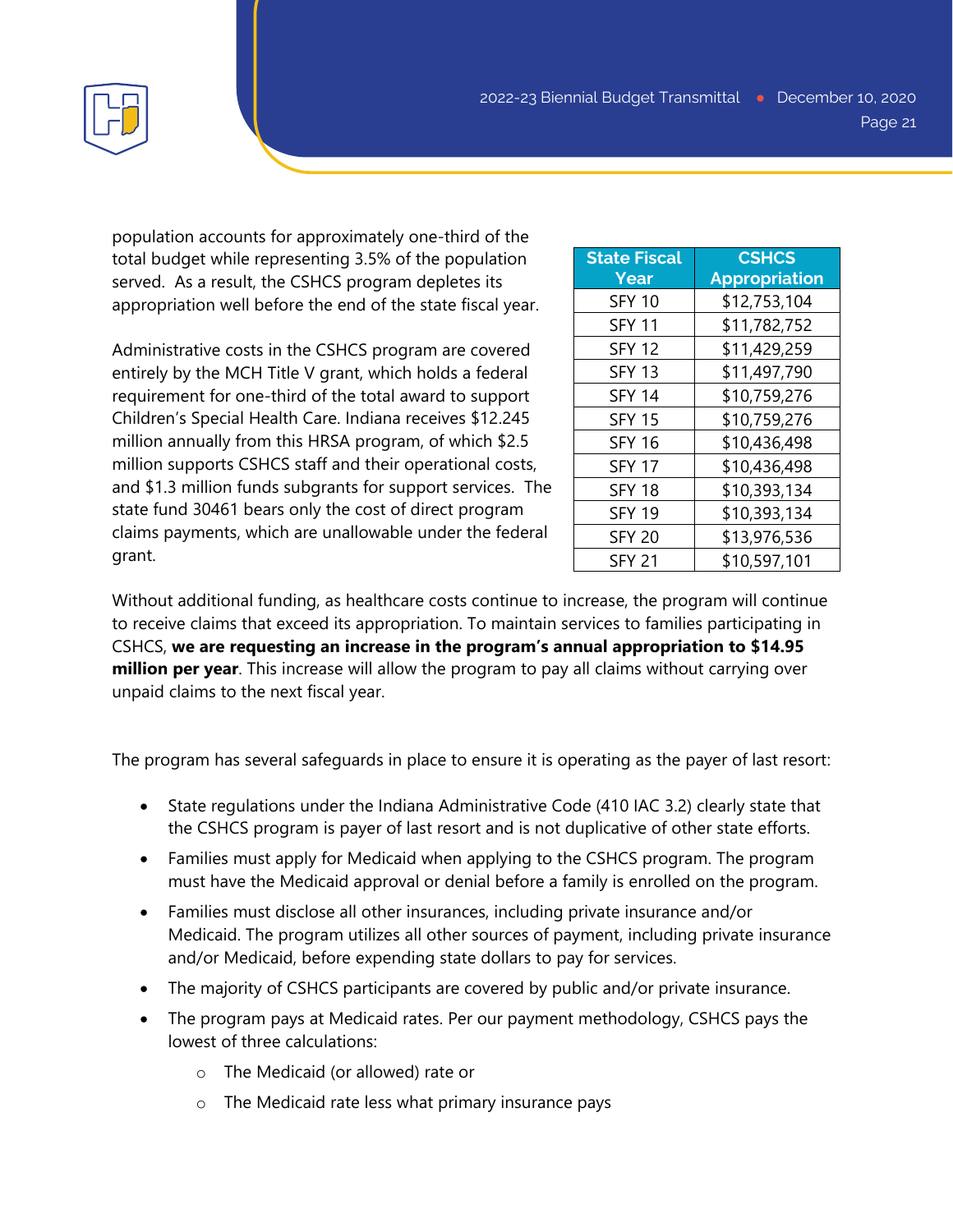

o The co-payment

Finally, the Department recommends that the program be evaluated for transfer to the Indiana Family and Social Services Administration. As a healthcare entitlement program for individuals up to 250 percent of the federal poverty limit, it is well aligned with the Medicaid membership and cost savings could be achieved by reducing administrative overhead and other discretionary expenses. Additionally, the program is currently using a claims processing system with licensing fees that could be avoided or reduced by using the existing Medicaid system for claims processing, benefits plan administration, and utilization management. This would further integrate social services in Indiana and reduce fragmentation. A memorandum of understanding with FSSA could be used to transfer the appropriate amounts of funding from MCH Title V in support of the program.

## **Flexibility for Tuberculosis (TB) funding**

The Indiana Department of Health proposes allowing the TB fund 30469 to be used for nonhospitalized TB patients. Indiana Code 16-21-7-1 establishes the fund for payment related to hospitalization. This provision reflects a time when TB was more prevalent and managed more commonly in acute clinical settings. The current standards of care allow for treatment with prescription medication and with fewer hospitalizations. As such, this fund regularly goes unused. The Department partners with Purdue University College of Pharmacy to review and dispense TB medications to any person in Indiana needing treatment for latent Tuberculosis infection and active Tuberculosis disease. Purdue University purchases medications at wholesale HRSA 340B pricing on behalf of the Department and delivers to patients, submitting expense reports to the Department for reimbursement. This agreement is charged to the general fund in the amount of \$120,000 annually. The Department proposes using the TB fund 30469 for this expense, which would cover 70 percent of the annual need.

**CC:** Adam Novotney, *Indiana Department of Health Interim Chief Financial Officer* Paul Peaper, *Governor's Operations Liaison* Matthew Wolf, *Assistant Director for Health and Human Services*